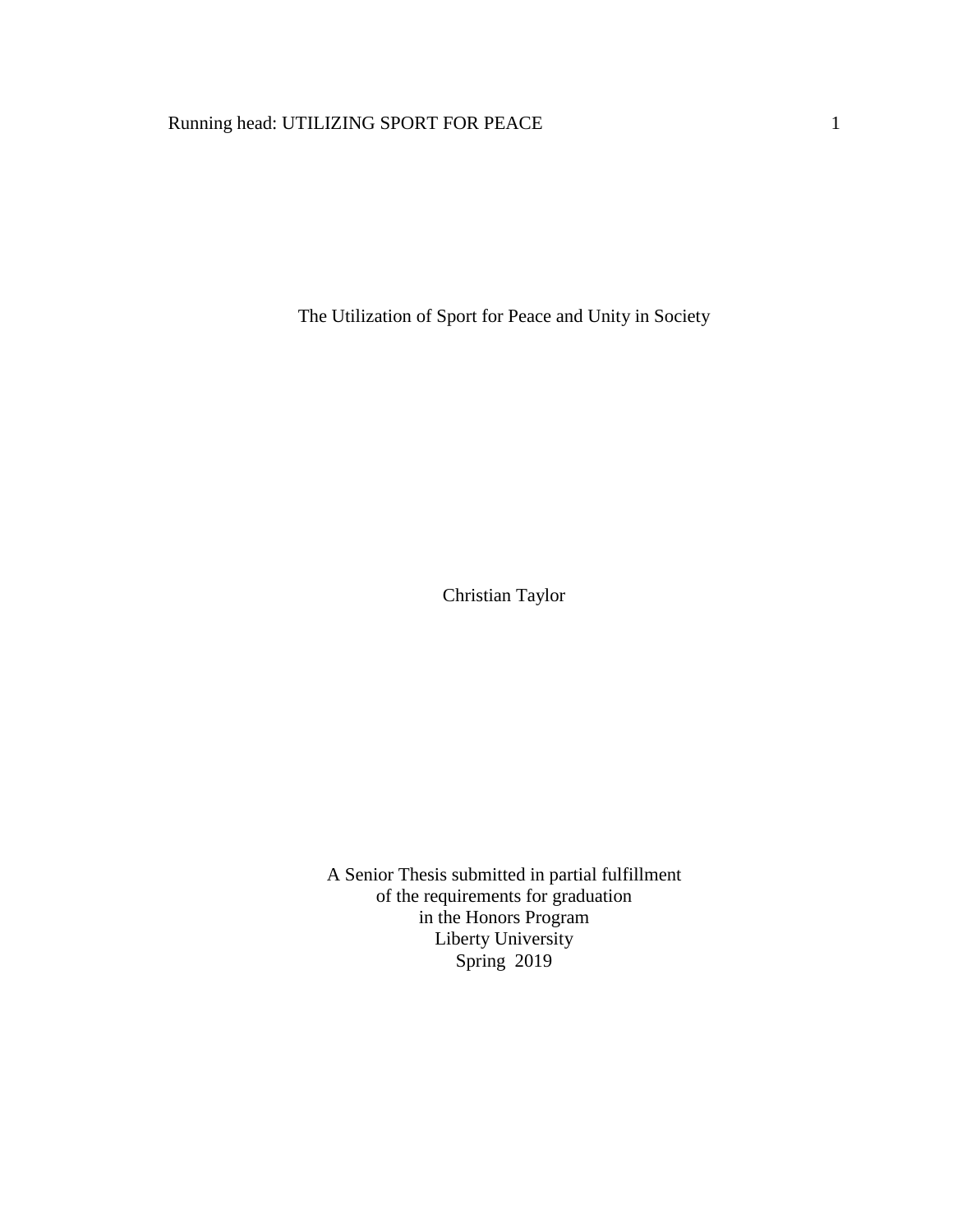Acceptance of Senior Honors Thesis

This Senior Honors Thesis is accepted in partial fulfillment of the requirements for graduation from the Honors Program of Liberty University.

> Dr. Chris Underation, Ph.D. Thesis Chair

\_\_\_\_\_\_\_\_\_\_\_\_\_\_\_\_\_\_\_\_\_\_\_\_\_\_\_\_\_\_

Professor Amy Bonebright, M.A. Committee Member

\_\_\_\_\_\_\_\_\_\_\_\_\_\_\_\_\_\_\_\_\_\_\_\_\_\_\_\_\_\_

Dr. Janet Brown, Ph.D. Committee Member

\_\_\_\_\_\_\_\_\_\_\_\_\_\_\_\_\_\_\_\_\_\_\_\_\_\_\_\_\_\_

James H. Nutter, D.A. Honors Director

\_\_\_\_\_\_\_\_\_\_\_\_\_\_\_\_\_\_\_\_\_\_\_\_\_\_\_\_\_\_

\_\_\_\_\_\_\_\_\_\_\_\_\_\_\_\_\_\_\_\_\_\_\_\_\_\_\_\_\_\_ Date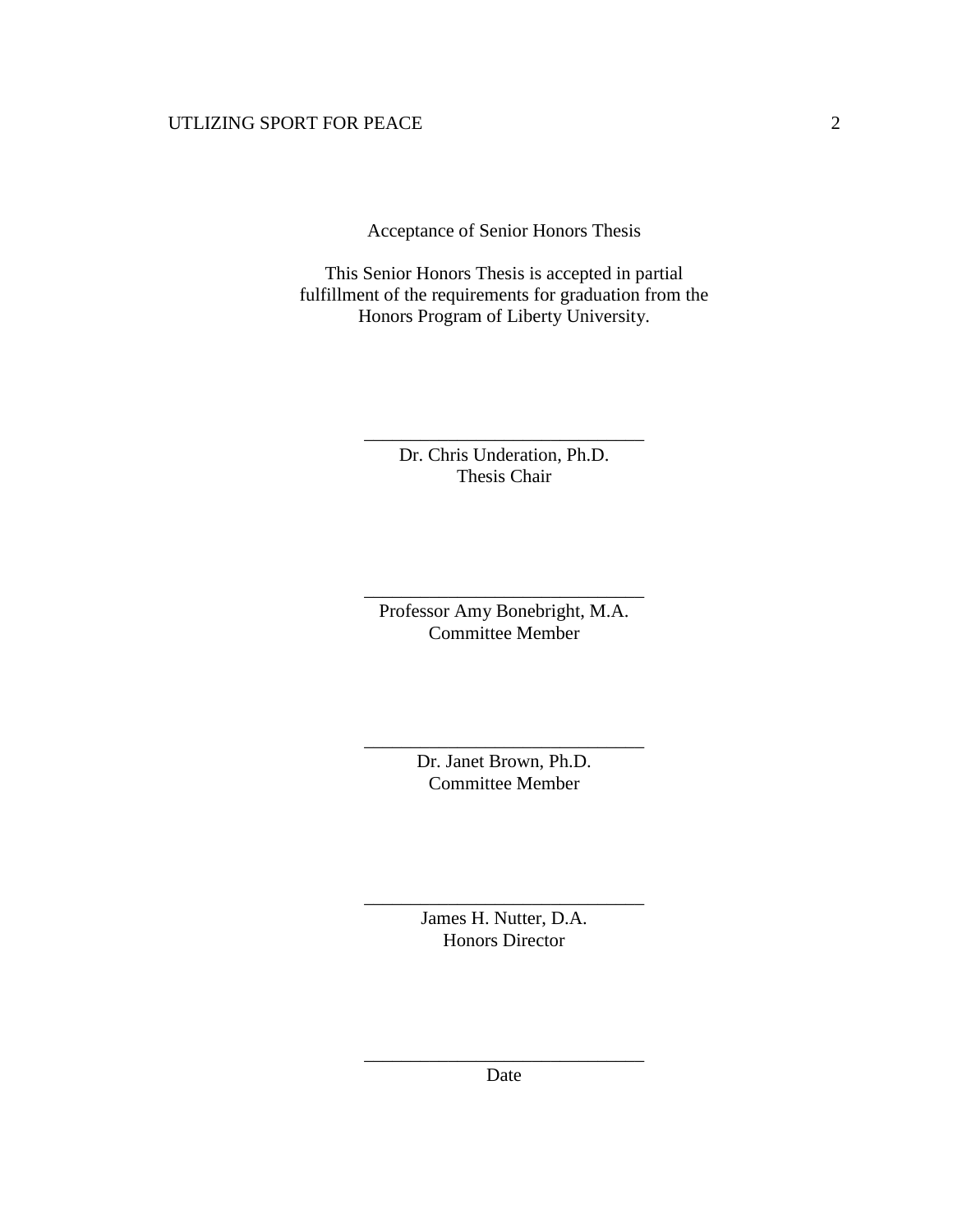## Abstract

There are many ongoing conflicts in the world. Many methods to end these conflicts have been attempted with various levels of success. A United Nations study in 2003 determined that sports should be increasingly used as a method to bring about peace in the world. This finding can be supported when looking at the ways sports united divided nation and, at times, brought unity among nations. Along with this, sports have seen a dramatic rise in popularity due to the revolution of technology and the rise of media. As the media and technology continue to develop, sports will continue to grow alongside them as worldwide phenomena. Thus, sport should be used by nations and communities as a strong, reliable option to resolve conflicts and bring about peace and unity.

Keywords: Sports, Peace, Global, Nations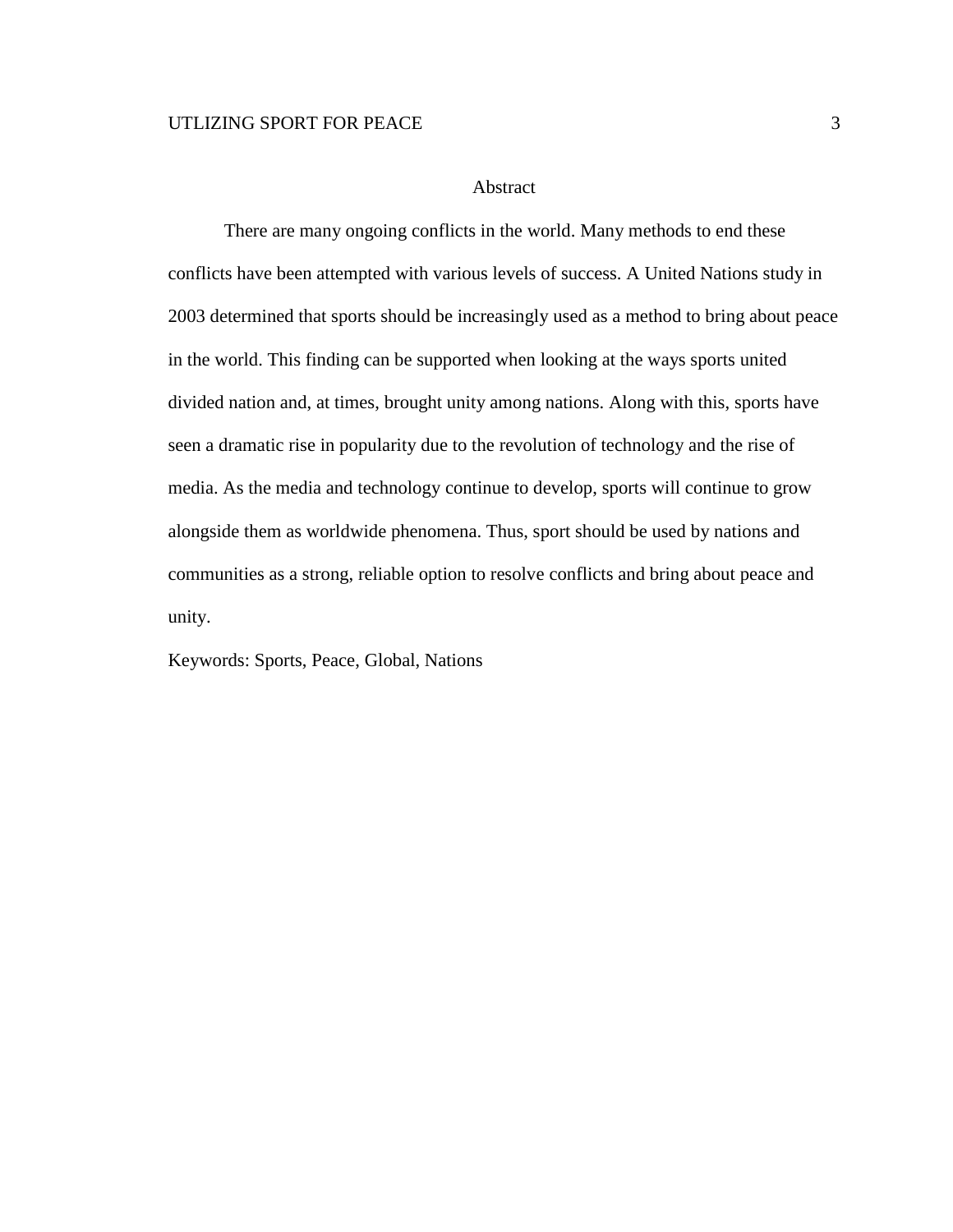#### The Utilization of Sport for Peace and Unity in Society

In the present age, peace becomes more celebrated as it declines in commonness. Studies indicate that the world may be less peaceful than at any time in history. Worldwide peace has decreased by around 2.5% in the past 10 years (Institute, 2018). In addition, the economic impact of violence from a lack of peace in the world has increased by over 15% since 2012 (Institute, 2018). Many of these conflicts are a result of a lack of peace between people in the same country, but there are multiple conflicts currently between nations as well (Komatsu, 2017).

News is filled with the problems of the day and highlighted with maybe a 30 second clip about something positive that occurred. Many things have been done in an attempt to counteract the rise of violence with varying degrees of success. Some fail to succeed in bringing peace at all, while others bring peace for a limited amount of time. In order to find peace, it's important to find a common point of understanding that serves as a foundation to help sides to understand one another. The common point among nations is sports. Through competition, divided people are able to find common ground and join together in support of individuals or teams. Through the common ground of sport, feuding nations can stop, play a game, and realize they can find common ground as members of the human race. Sports can unify different people in different ways—their potential impact on the world is profound. Sports have the ability to unify communities, countries, societies, and people groups.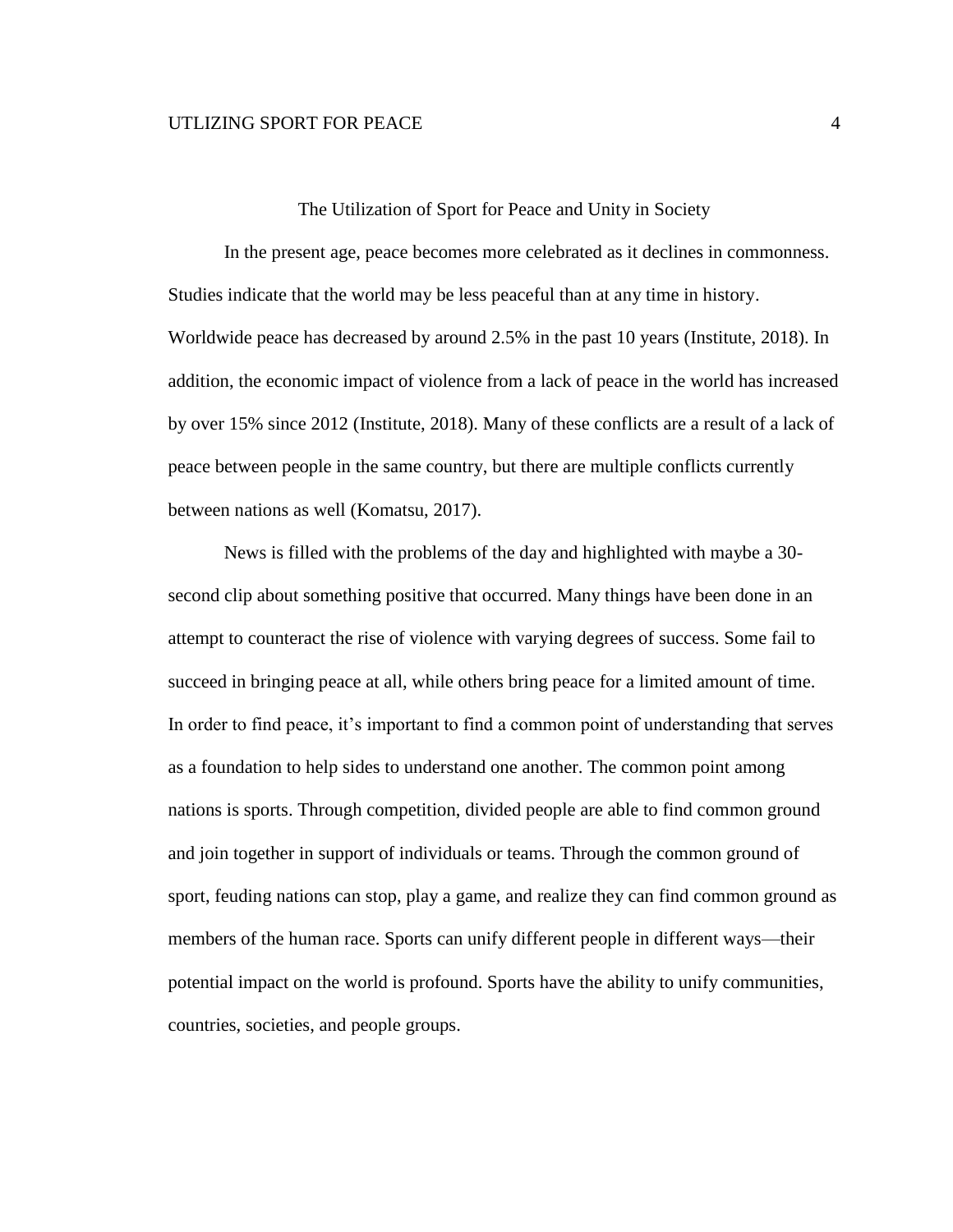A United Nations task force studied the current and future effects of sports on global peace and unity. Immediately, they noticed and suggested that "sport should be incorporated as a useful tool…for development and peace" (Sport, 2003, p. ii). Often, people can see sports as merely a tool for owners of teams to make money or a leisurely way for people to pass some time. However, sports go way beyond a "luxury or form of entertainment" (Sport, 2003, p. 1). They can provide economic strength to a nation or community, and they can bring many different types of people together—aiding in "bridging cultural or ethnic divides" (Sport, 2003, p. i). They show people that they have more in common than they may think and help break down preconceived notions people may have about others. Sports can help sustain long-term peace rather than simply creating a short break from reality. Put simply, the sports "playing field" is "a simple and often apolitical site for initiating contact between antagonistic groups" (Sport, 2003, p. 3).

#### **Unity in a Divided Nation**

Syrian president Bashar al-Assad and the government backed by Russia and Iran have been fighting against Syrian rebels and citizens since early 2011 (Tillerson, 2018). The nation has been brutally divided by this war as families have fled or been split apart (Graham, 2018). The civil war has shown no sign of ending due to the fact that the rebels continue to fight and gain international aid (Tillerson, 2018) while al-Assad uses chemicals such as chlorine and sarin gas against his citizens (Graham, 2018). In addition, many Syrian children have died due to the ongoing conflict. While the exact number of fatalities is not known, the number continues to rise. All that is known certainly is that a lot of children and people have died due to the war (Çelikel, 2015).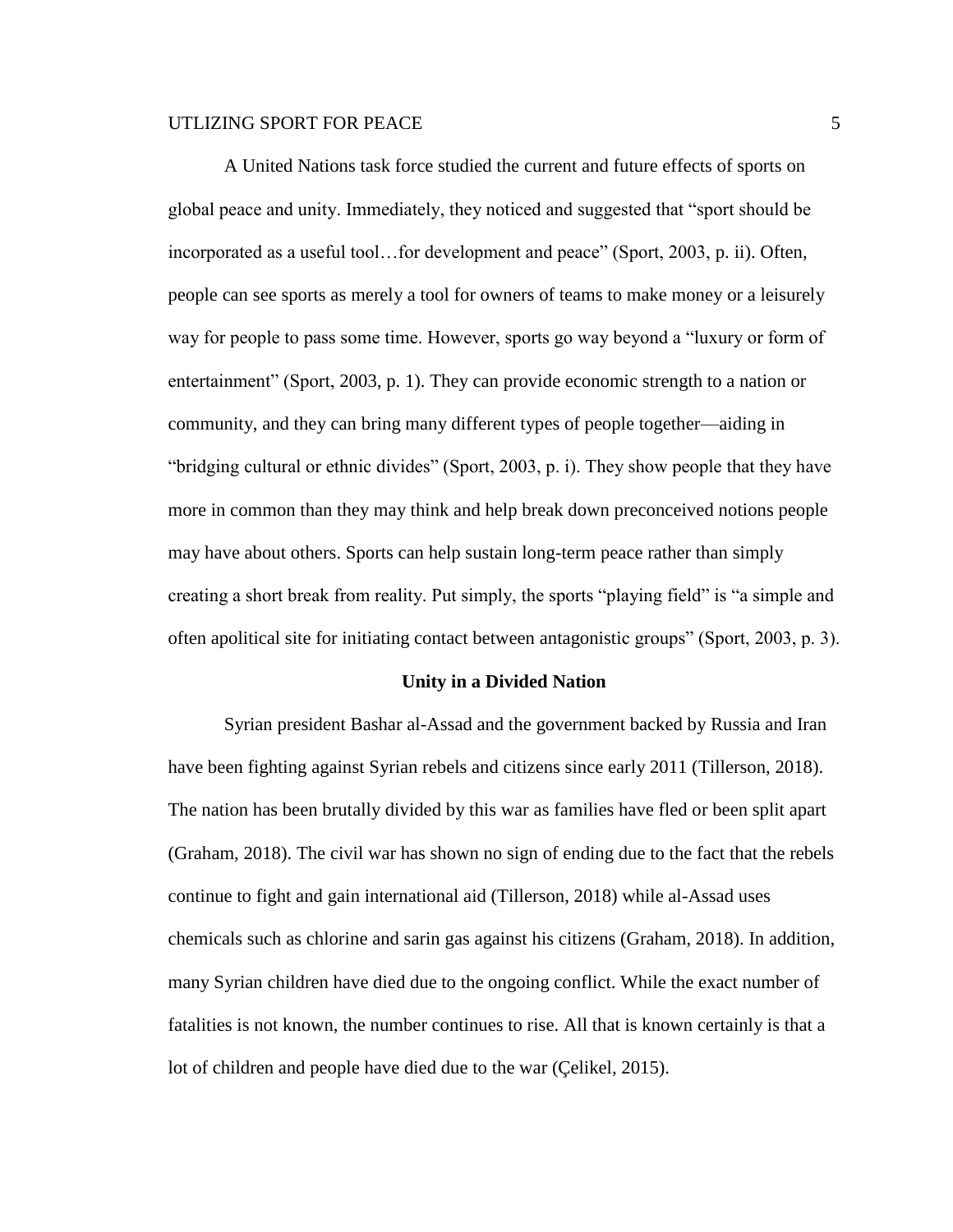Despite all of this, sports continue to be played in Syria. The main sport that people are holding on to is soccer, and primarily the national Syrian team. Thousands of Syrians watched as their team, who was not able to play in Syria due to the unrest within the nation, defeated Iran to make it to a play-in game for the World Cup (Australian Associated Press, 2017). Both rebels and backers of the government celebrated in their cities as the team gave them all something to hold on to. While there has been controversy about whether al-Assad is trying to twist teams into propaganda tools for himself (Australian Associated Press, 2017), one thing became clear through this game sports united the Syrian people and gave them peace for a few hours. While the fighting continued the next day, this shows that there is hope that sports can be used for long-term peace in the nation.

Likewise, rugby had a profound impact in breaking down the cultural walls of apartheid in South Africa (Nydailynews, 2013). Nelson Mandela knew the immense power that sports have and he used them to unite a nation that had been divided along racial lines for half a century (Nydailynews, 2013). While the rugby team was primarily followed by white supporters, Mandela publicly showed them his support during the 1995 Rugby World Cup and the black South Africans followed suit (Nydailynews, 2013). The nation was united during this international sporting spectacle; but the unity of the nation did not stop once the Rugby World Cup ended. The people of South Africa learned that they had much more in common with each other than had previously considered. This would not have happened if the people did not come together in support of this team thanks to Mandela (Nydailynews, 2013). Because of Mandela's decision and the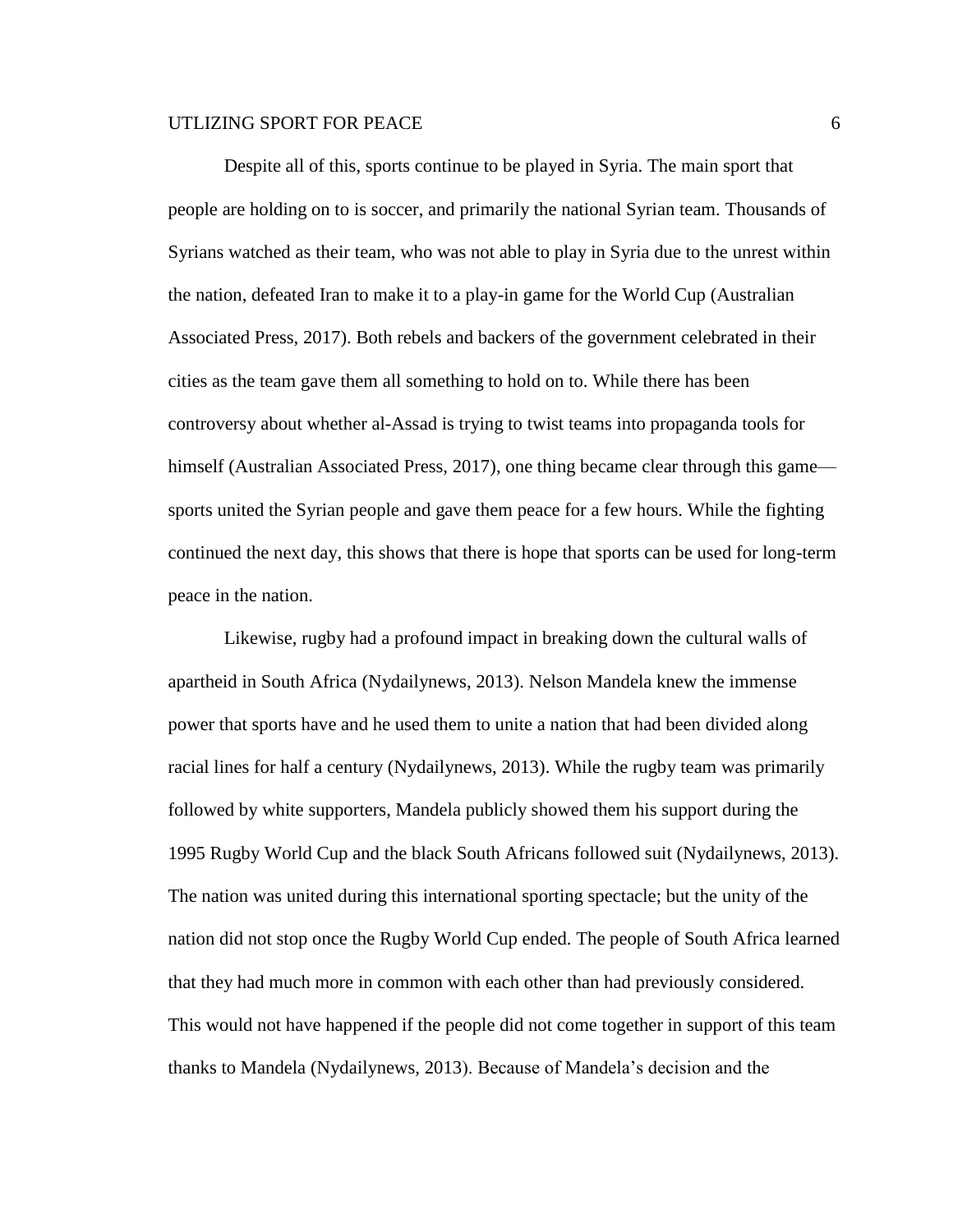consequent united support, the nation that was "fractured and badly damaged by racism and hatred" slowly grew back together until it became a democracy of all the people (para. 9).

#### **Unity Between Nations**

Just like sports can unite a divided nation or community, it can also bring peace and unity between many nations throughout the world. This that can be seen in modern sporting such as events like the World Cup, Olympics, and the World Baseball Classic. For these brief periods of times, nations from all around the world come together to focus on sports and competition rather than the issues that divide them outside of the stadium. But inside of these events—inside of these arenas—is a potential safe haven from the strife and global conflict present today.

An example of this from the early 20th century can be seen in the "Christmas Truce" of World War I (Dash, 2011). In 1914 on Christmas Day, English and German soldiers decided to come out of their trenches and have a day of unity and peace (Dash, 2011). When they came together, they realized they did not have many things to talk about because of the language barrier, political and cultural differences. But because "sport is an international language" (Sport, 2003, p. 14) they all shared one thing in common: the game of soccer. Soccer had been a professional sport for almost 25 years in both Germany and Great Britain (Dash, 2011). Across the lines throughout Europe, soccer games sprung up that day. While the men were fighting each other in bloody battle the day before and the day after, these things did not matter as the men came together to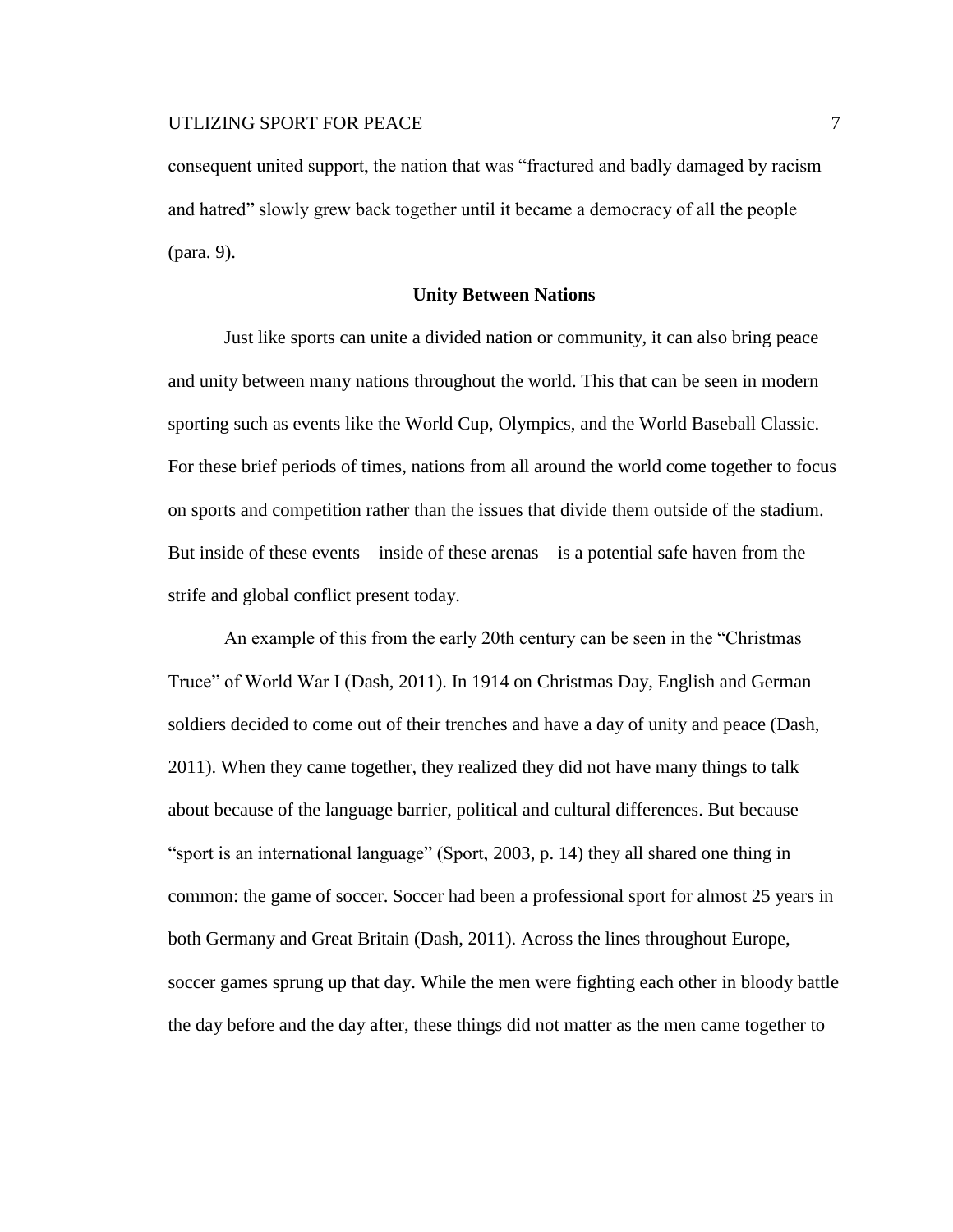play a game of soccer. Because of all this, "'deadly enemies briefly came together as friends'" (Kuper, 2015, para. 1).

The 2018 Winter Olympics were an integral component to the growing peace movement on the Korean Peninsula. In April 2018, North and South Korea came to a peace agreement that put an official end to the Korean War that began in 1950 (Rich, 2018). Due to the war, Korea was split into the two separate countries and families were torn apart. A huge step in reaching toward peace was the Winter Olympics held in South Korea. The two nations decided to unite for the event, and each nation's marched into the ceremonies together. Korean citizens united to cheer together for them. In addition, North and South Koreans joined together to form a women's hockey team (Rich, 2018). All of these things brought the people together and reminded leaders that there was more that united the nations than divided them. These actions "offered hope of a breakthrough," (Rich, 2018, para. 1), and the peace deal came two months after the Olympics. While it is speculation if this new peace agreement would have occurred if the proceedings at the Olympics did not happen, it can be stated for certain that the unity from the Olympics helped guide and expedite the process. They were "a catalyst for previously closed diplomatic channels reopening" (Garofalo, 2018, para. 13).

As seen, one of the powerful aspects of sport is that it gives humans a common experience that we can't get anywhere else. Often times, humans are placed into similar situations. We are in community with one another and thus, experience the events of life and the world together and simultaneously. However, humans normally experience these concurrent event different and react differently to them. This is because our perspective is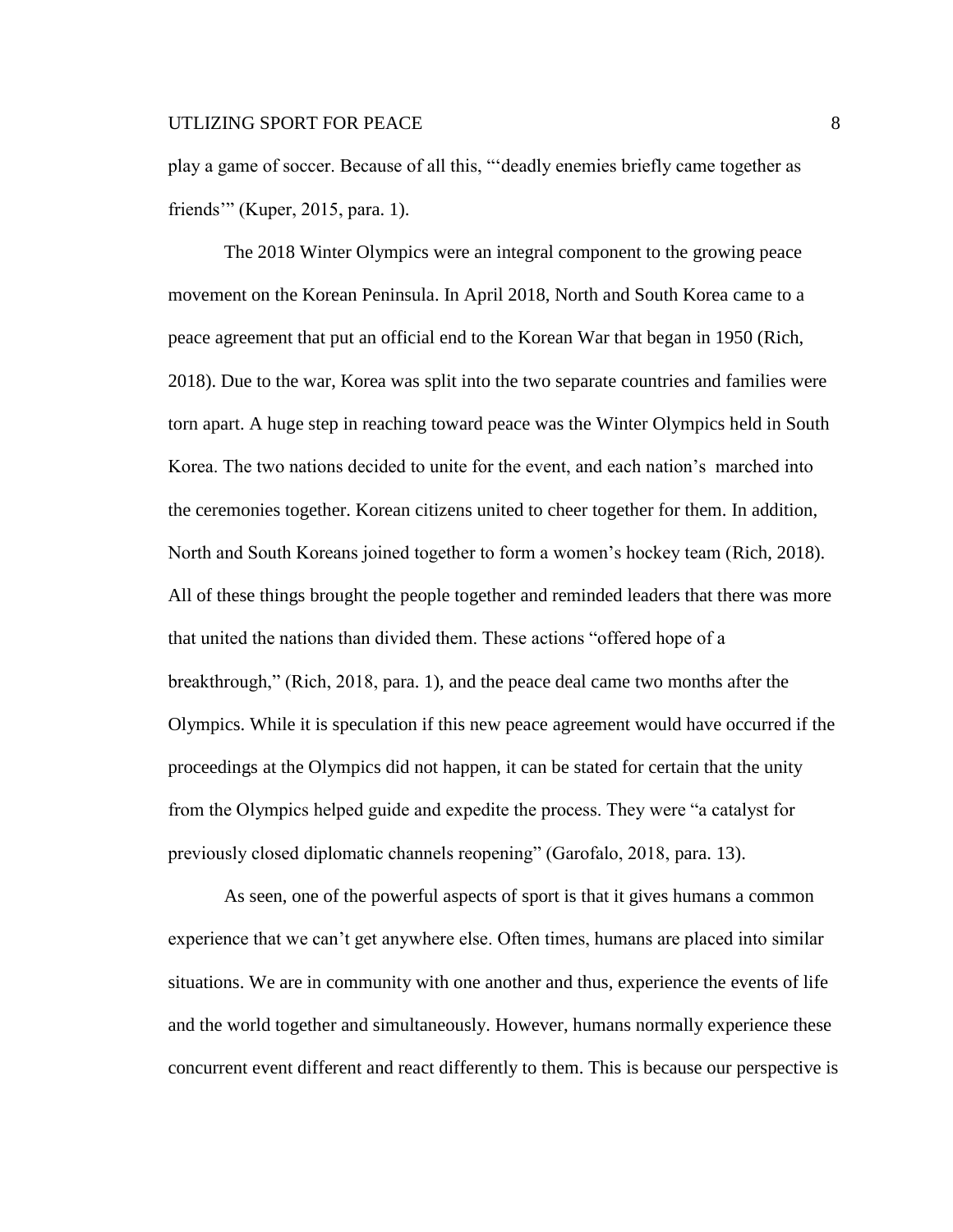not only shaped by where we are at a point in time, but also by our emotions and previous experiences.

While this is the case in almost every aspect of life, it is not necessarily always the case in sports. Sports have the power to unite people with the same experience in a way that no other event or occurrence in the world can do. For one, sports completely unify the thoughts and emotions of people supporting the same team or nation, as shown previously. But in addition, sports have the incredible power to completely unify the supporters of competing teams. What this means is that even if a team loses, sports have the power to create the same joy in that team's supporters that they supporters of the winning team have as well. Thus, they all experience the same positive emotions and feelings through the sport despite coming from different backgrounds and experiences.

One example of this came in the 2014 FIFA World Cup Final. This game was played between Germany and Argentina, and the winner would be the winners of the World Cup. The game was tied at the end of regulation time, and went into extra time. With just a few minutes left, Germany scored the only goal of the game and proceeded to win the World Cup. The German fans were absolutely exuberant about their team winning. But in addition, the Argentinian fans celebrated as well (Quinones, 2014). Their team had fought an incredible fight in that game. They also had amazing success in the tournament (Quinones, 2014). There was no reason for the fans to be sad, despite the loss. So, the fans and people of both nations were able to be united together in celebrating the successes of both of their nations in the World Cup.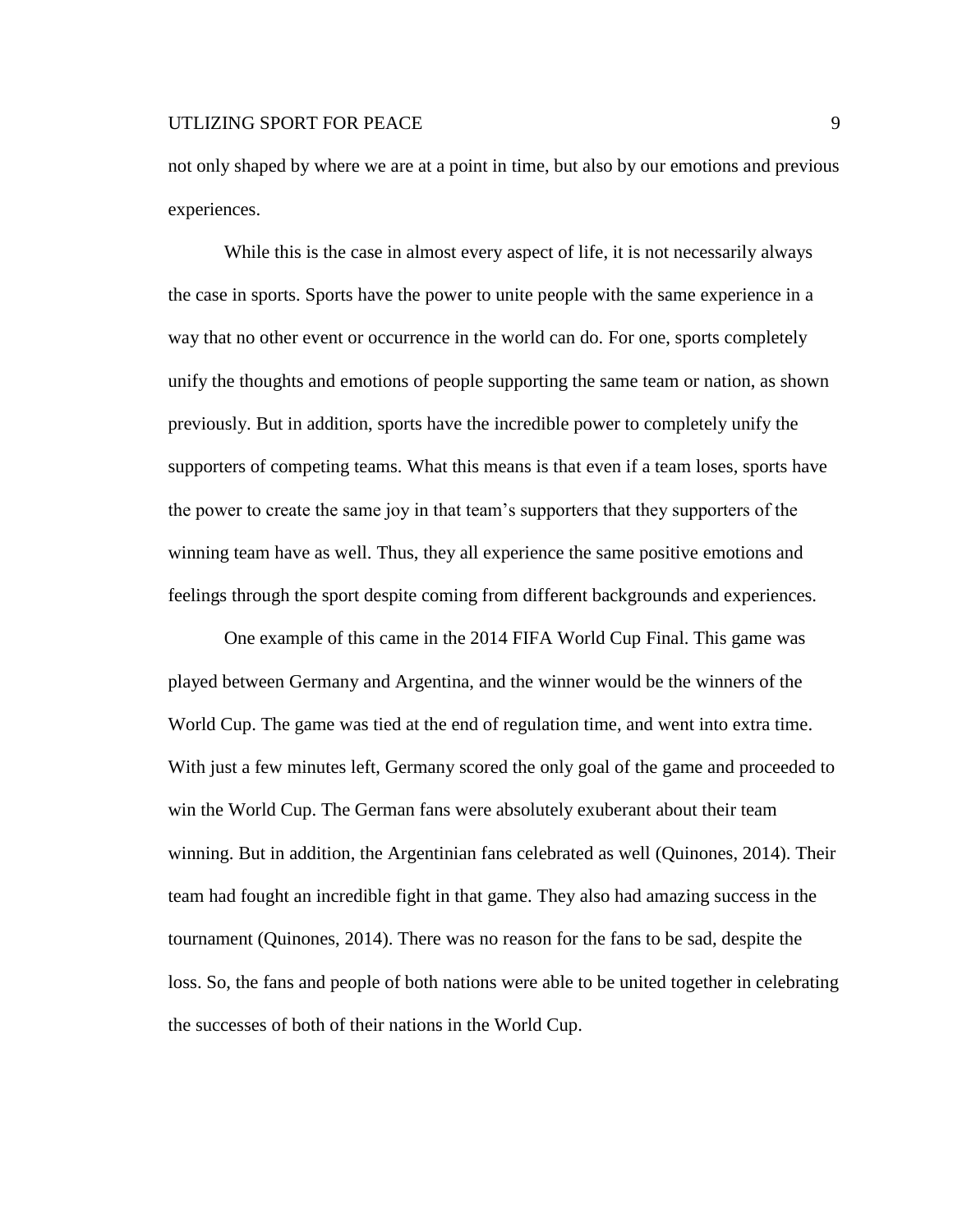#### **Unity in Tragedies**

Sports also have the incredible power to bring unity, peace, and hope to people in the wake of tragedies. When disasters or extraordinary events happen, people look for diversions or things to give life meaning. Sports are a force to help people monetarily escape their pain and grief, and to corporately heal. Sports have the power to bring communities together, "sometimes to celebrate and sometimes to mourn," and sometimes to do both of these (September, 2002, p. 142).

One example of this is the United States after the attacks on September 11, 2001. These terrorist attacks left people throughout the entire country shocked, distraught, and fearful. Sporting events throughout the nation were cancelled for a few days after the event due to security concerns. But about one week after the attacks, sports started returning. They had a profound impact in helping the people of the nation, and especially in New York City, begin to recover. Clifford Chanin, the Executive Vice President of the National September 11 Memorial and Museum, said that "sports are a collective venue for people to come together and express their emotions and share a love for something" (Fleischer, 2018, para. 3).

While games around the country helped make this impact, one of the biggest examples is the New York Mets' first home game after the attacks. Before the game there were ceremonies to recognize and pay tribute to those who lost their lives and to the heroes who helped rescue people (Matthews, 2018). This game was a time for all Americans to focus on something other than if the country was about to go to war and what national security threats were (Matthews, 2018). A massive home run toward the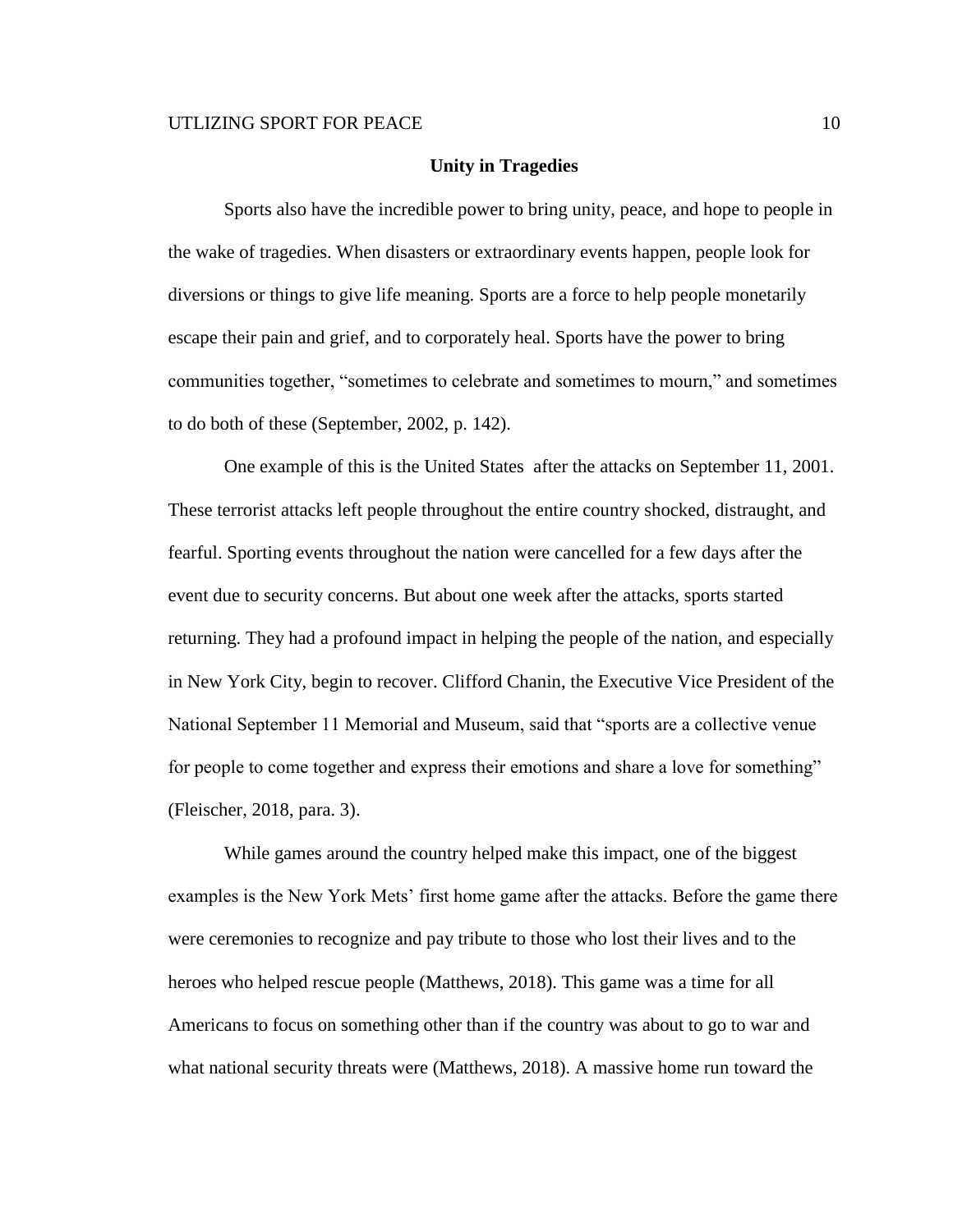end of the game gave the Mets a win, but more importantly, it felt like a win for all of New York and even all of America (Junod, 2018). While that hit did not change any of the reality of the situation America was feeling, it gave everyone a reason to smile, to shout in joy, and to be united with many others through happiness rather than grief (Junod, 2018). Carol Gies, the wife of a first responder who died on September 11, 2001 said, "When that ball went over the wall, I saw my children smile for the very first time since they lost their dad" (McColister, 2018, para. 3).

One other example of the relationship sports has with helping heal nations after tragedies is what took place after the plane crash of the Brazilian soccer team Chapecoense in 2016 (Brazil's Chapecoense, 2016). Chapecoense was a relatively small team playing in the top league in Brazil. The team was traveling to Colombia to play in the final of a major South American competition (Brazil, 2016). The game was seen as the most important game for the club and the city they represent (Brazil, 2016). However, on the flight to Colombia, the plane crashed and 71 of the 77 people on the plane died. Only three of the players who were on the flight survived (Brazil, 2016). Immediately following the news of the crash, people throughout the world mourned because of the tragedy. In Brazil, the president declared that there be "three days of national mourning" (Brazil, 2016, para. 17). At soccer stadiums throughout the world, there were moments of silence to honor the victims of the plane crash (Brazil, 2016). The team that they were going to play against in Colombia forfeited the match to give Chapecoense the title in a sign of solidarity (Grief-stricken, 2016). FC Barcelona invited the team, which began to rebuild with their youth players and players loaned to them from other Brazilian teams, to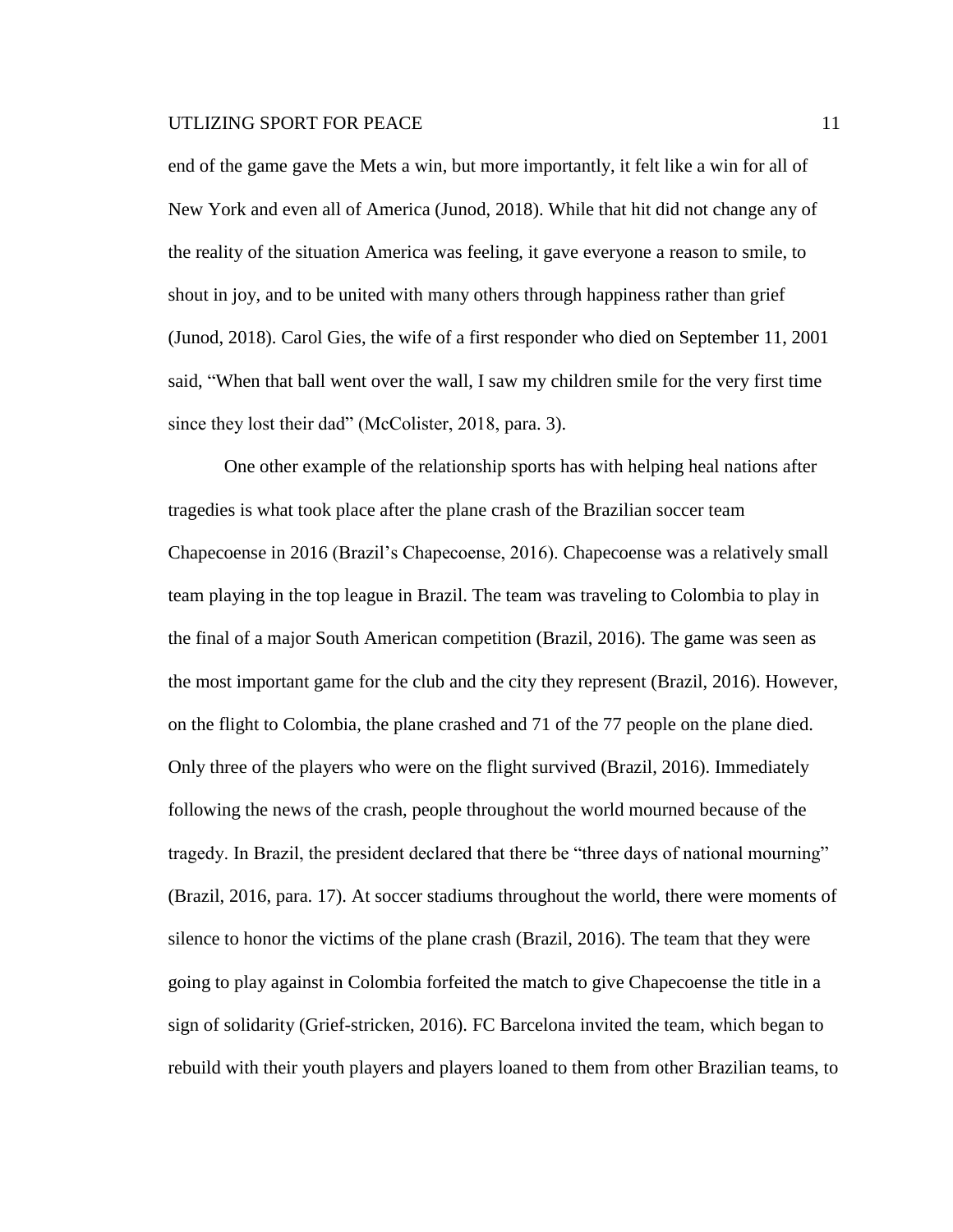play them in a friendly the next summer (Barcelona, 2017). In addition, a funeral was held in the team's home stadium for the players who died, and 120,000 people showed up—despite the fact 200,000 people live in the city— to mourn (120,000, 2016). Each one of these people were greatly touched because of sports and unity they bring through celebration; but in this moment, they were unified through this time of mourning. This reinforces the idea that sports bring communities together sometimes to celebrate but sometimes to mourn (September, 2002). Through this extreme tragedy, there were incredible displays of unity shown in the city of Chapecó, where the team was located, and in areas around the world that felt solidarity with them.

#### **Unity Through Players**

Another unifying force that is provided through sports is when communities unite around the stardom of an individual player. These players may not be extremely talented at their sport, but they may have a trait, such as their race, gender, or religion, that communities rally around. When players like these rise to stardom, these communities unite because of this player. The Executive Director of FARE (Football Against Racism in Europe), Paira Powar, said that "winning makes everybody feel good…so when a minority player does well it causes fans to be…more apt to accept [their] ethnic and religious background when they might not have before" (Bogage, 2018, para. 14).

An example of this is what soccer player Mohamed Salah has done for the communities of Liverpool, where he currently plays, and Egypt, where he is from. Salah is a practicing Muslim, but he has played professional soccer in Switzerland, Italy, and, now, England. He did not reach stardom in his playing ability until he reached England,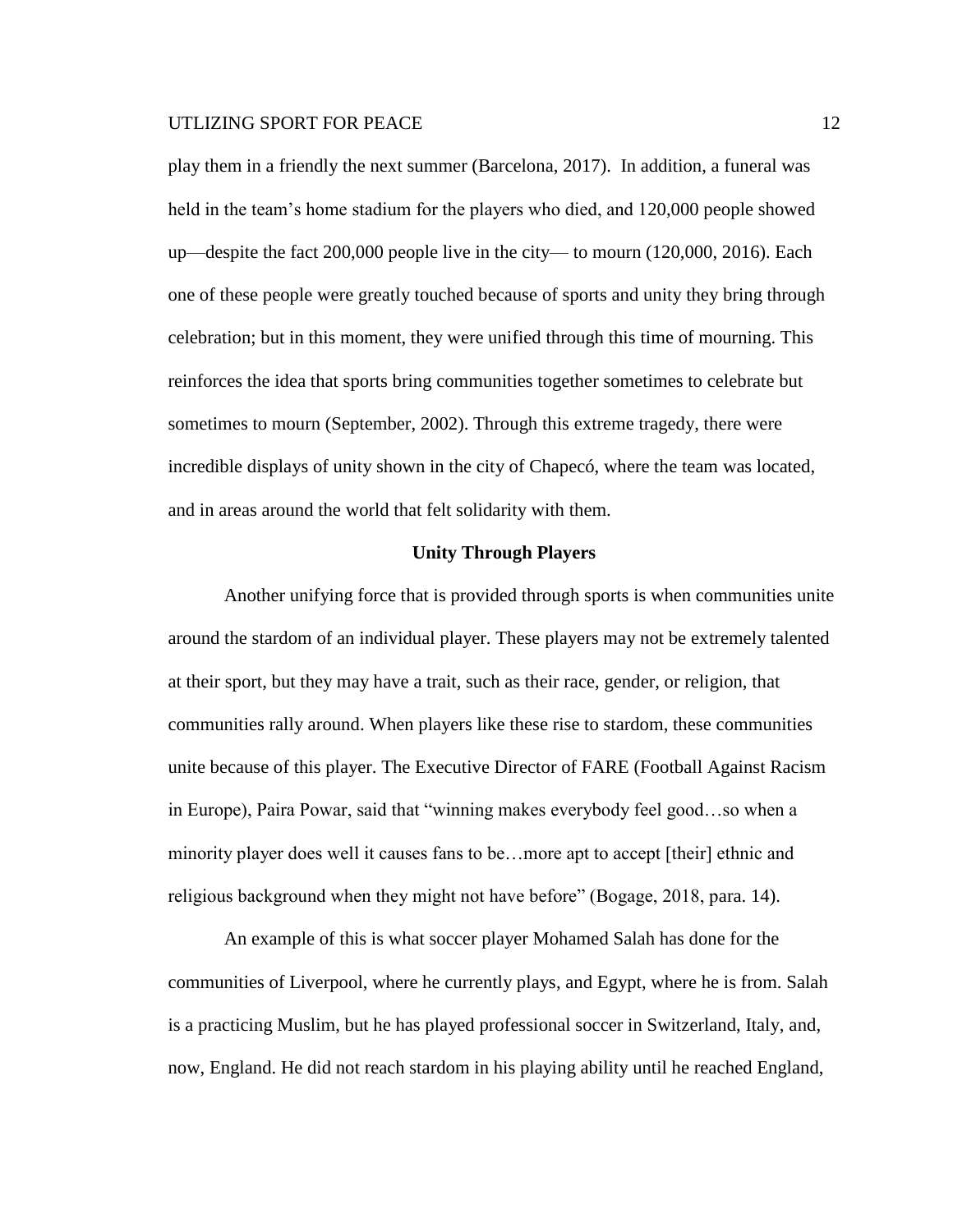where he signed for Liverpool in the summer of 2017 (Roma, 2017). Especially since the terrorist events of 9/11, Muslims have struggled with being seen as a threat by many throughout the Western world. In the 2011 UK census, it was recorded that about 4% of the population of the United Kingdom was Muslim (2011 Census, 2012). In the city of Liverpool, this number was about 3% (Liverpool, n.d.).

Salah has completely changed the way the city of Liverpool looks at Muslims. Salah has taken the Premier League by storm, and he set the single-season goal-scoring record in 2018 (Oludare, 2018). Now, whenever Salah takes the pitch, the Liverpool supporters sing about his name—and paired right next to it to—his religion. This has happened despite numerous events of racism and other inappropriate comments and chants from fans throughout England toward players of different races or religions (Bogage, 2018). The fans of Liverpool call Salah the "Egyptian King" and sing about wanting to become a Muslim or join him going to a service at a mosque (Bogage, 2018). Powar also said that this is the biggest display he's ever seen of an "…overt, positive appreciation that includes [a player's] religion" (Bogage, 2018, para. 9). Because of Salah's performance on the football pitch has allowed English Muslims to feel freer or and more accepted in the community of Liverpool.

Salah has also been a unifying force in Egypt through his play because he shares the same ethnic and religious background as most other Egyptians. After Hosni Mubarak was forced from power as Egyptian president in 2011, there has been a great amount of disunity and turmoil in the nation of Egypt (Islam, 2018). Salah's skill has led to a rise in popularity and fame in England; in Egypt, "he represents a rare figure" that everyone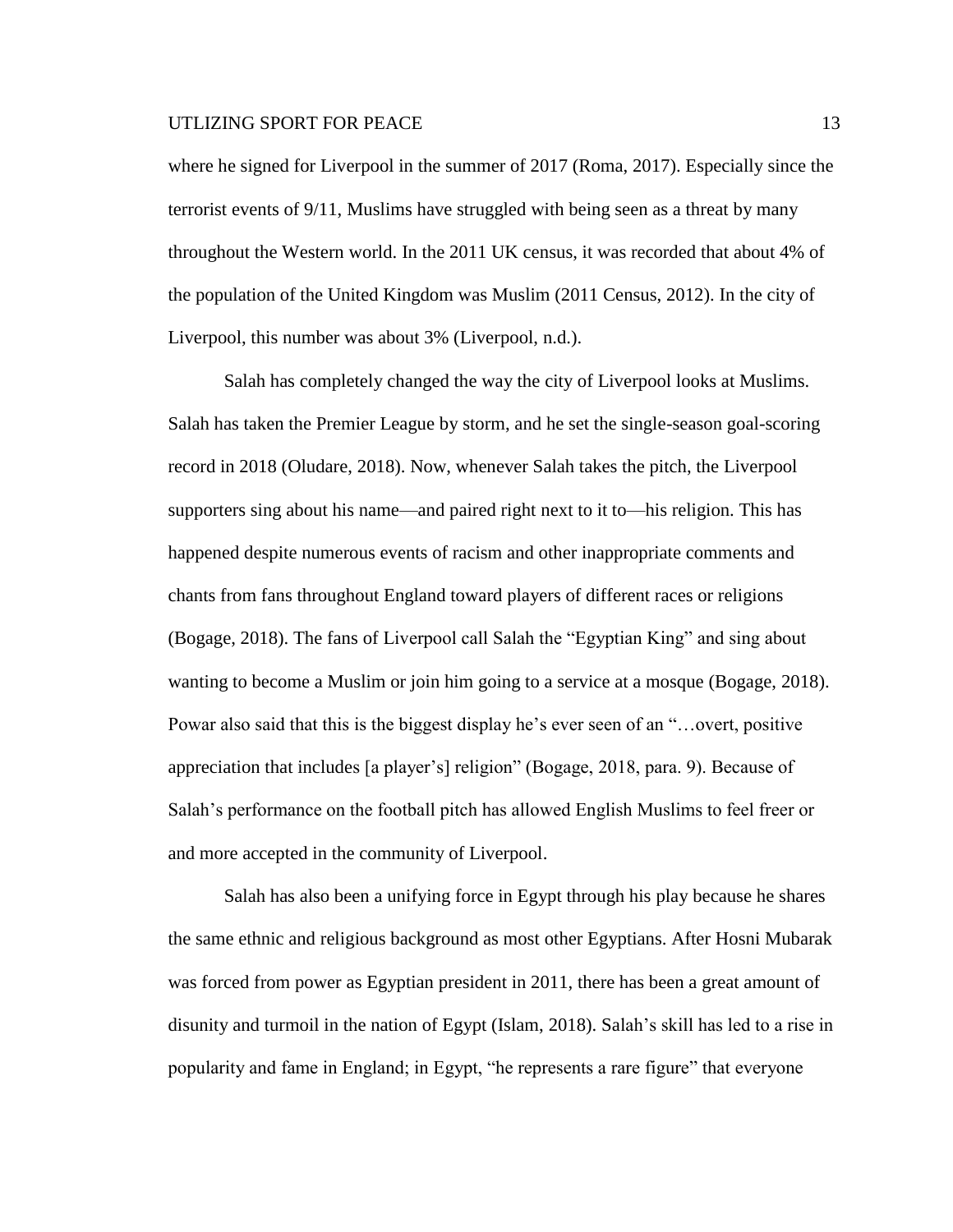from the country can unite behind, despite differences in class or politics (Islam, 2018, para. 5). While Salah is seen as an icon in Egypt due to his play in England, he reached legendary status in the country for his play for their national team. In the end of 2017, Salah scored both goals in the game that qualified Egypt for the 2018 World Cup. According to the head of Egypt's parliamentary youth and sports committee, Mohamed Farag Amer, this moment caused Salah to be seen as a symbol for Egyptians as big as the pyramids (Islam, 2018). Farag Amer said, "I think our qualification for the World Cup was the only moment all Egyptians were happy since the uprising" (Islam, 2018, para. 8).

#### **The Rise of Media**

The rise of sport as a world influence coincides with the rise of media. Media technology used to be limited by geography. But with the diffusion of satellites and the internet, media and entertainment now spreads across the world, where many millions of people can watch the same events in real time.

This has ingrained sport as a part of almost every culture in society throughout the world. Baseball, followed later by basketball, and American football have become integral parts of American culture. Stadiums and arenas such as the old Yankee Stadium and Madison Square Garden, among others, were built in the early 1900s to host sports teams and events (GCSE, n.d.). Hockey was created in Canada and took off there, where it spread to colder-weather countries throughout the world. And in Asia, Africa, and Europe, soccer, rugby and cricket to rose to prominence. Now, sports like these are a worldwide phenomenon. Sporting events can have as many as 100,000 people attend.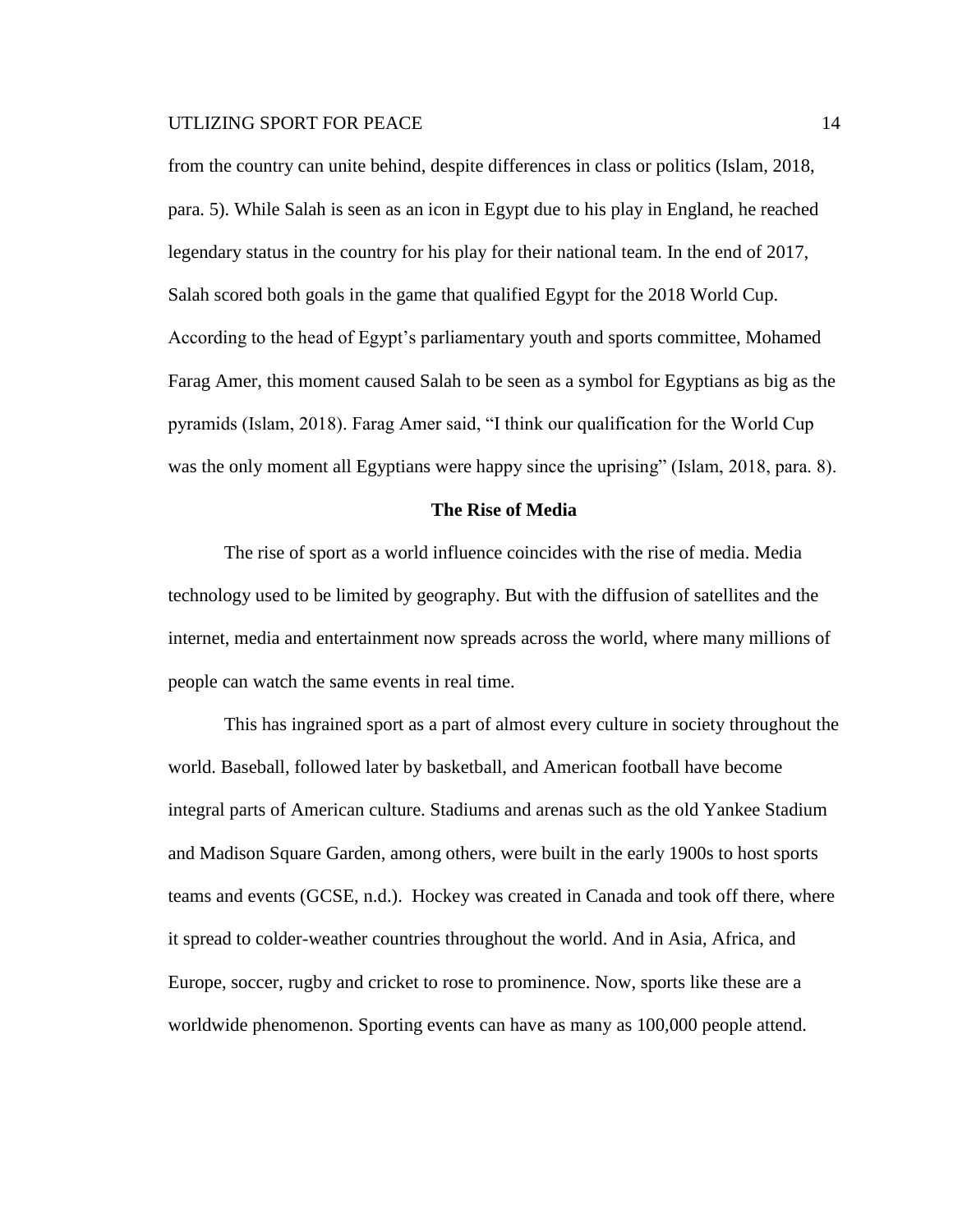And worldwide events like the Olympics or the World Cup have had over 3.5 billion people watch them, approximately half of the population of the earth (London, 2012).

At the same time that organized sports began become a part of society throughout the world, technology began to develop and become a part of people's everyday lives. At the 1876 World's Fair in Philadelphia, the first telephone was introduced (De Anelle, 2015). This came just a few short years after Major League Baseball was formed (Legend, n.d.). The use of radio was fully developed around the turn of the 1900s, and television was created in 1927 (Stephens, n.d.). Today, somebody can contact another person on the other end of the world with a press of a button.

The latest development in the rise of media has been the growth of social media. The more social media has developed into the entity that it is today, the more the world has felt like it is becoming smaller and smaller. Economies have turned from national entities into a global ones. Approximately 69% of all adults in the United States use some form of social media, and about 88% of adults aged 18 to 29 use social media (Smith, 2018). Worldwide, approximately 2.5 billion people use social media in some form (Number, 2018). While not necessarily correlated, these numbers fit some of the statistics about sports. This is in part due to the intersection of sports and media.

Sports and media are linked in modern culture in many ways. This can be seen in how quick many forms of media were to adopt broadcasting sports, the financial growth both have seen as one makes the other more visible in society, and the rise of e-sports in the past decade.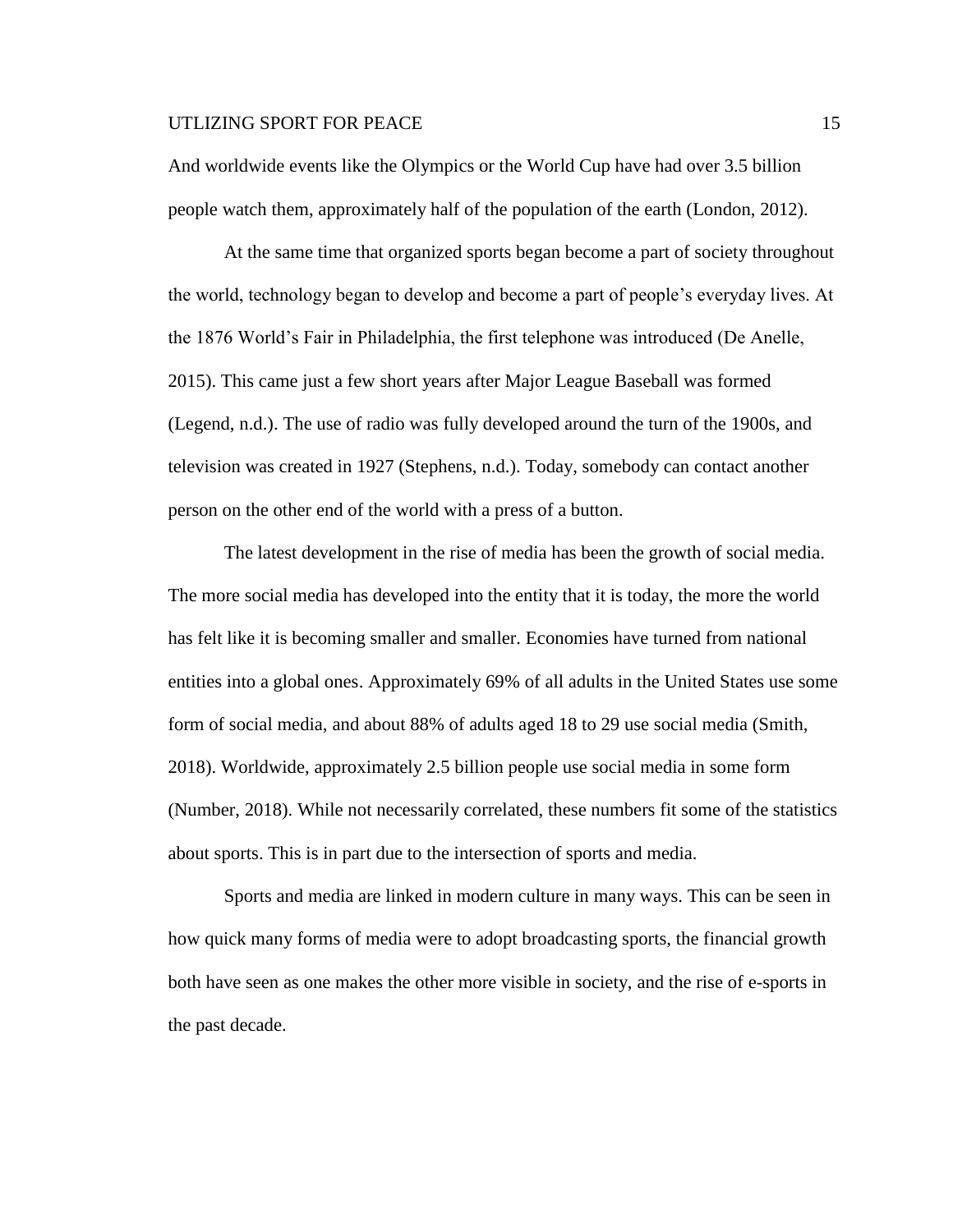The first sports event to be broadcast was on the radio in 1921 (History, 2018). It was a boxing event that was broadcast in Pittsburgh with live announcing. In the same year, baseball and college football were both broadcast for the first time through the same radio station. Games in multiple sports started being broadcast on television in 1939. Broadcasting sports through television quickly expanded throughout the country and the world once this occurred. One of the most direct reasons that certain sports became more popular than others early on in America was the fact that certain sports like football and baseball were broadcast nationally on television quicker and with more regularity than other sports (History, 2018).

Now, sports are broadcast across many media platforms. Sports can be consumed on the radio, on the television, on mobile devices, directly streamed through social media, and more. This in turn brings money to sports and sports leagues and the media broadcasting these sports. Today, billions of dollars are put into sports and the media. The NFL makes around 40 billion dollars per year through television rights deals (Biggest, 2018). The NBA makes around 24 billion, the MLB makes around 12 billion, and the Premier League in England makes about 4.5 billion dollars per year (Biggest, 2018). Without the media and sports being so tied, these numbers would be nowhere near what they are. Along with sporting events broadcast, one can find around-the-clock sports news talk on television, the radio, or social media.

With this comes great influence and power for athletes in our culture. In turn, athletes can create platforms for themselves to speak up on various subjects through various media.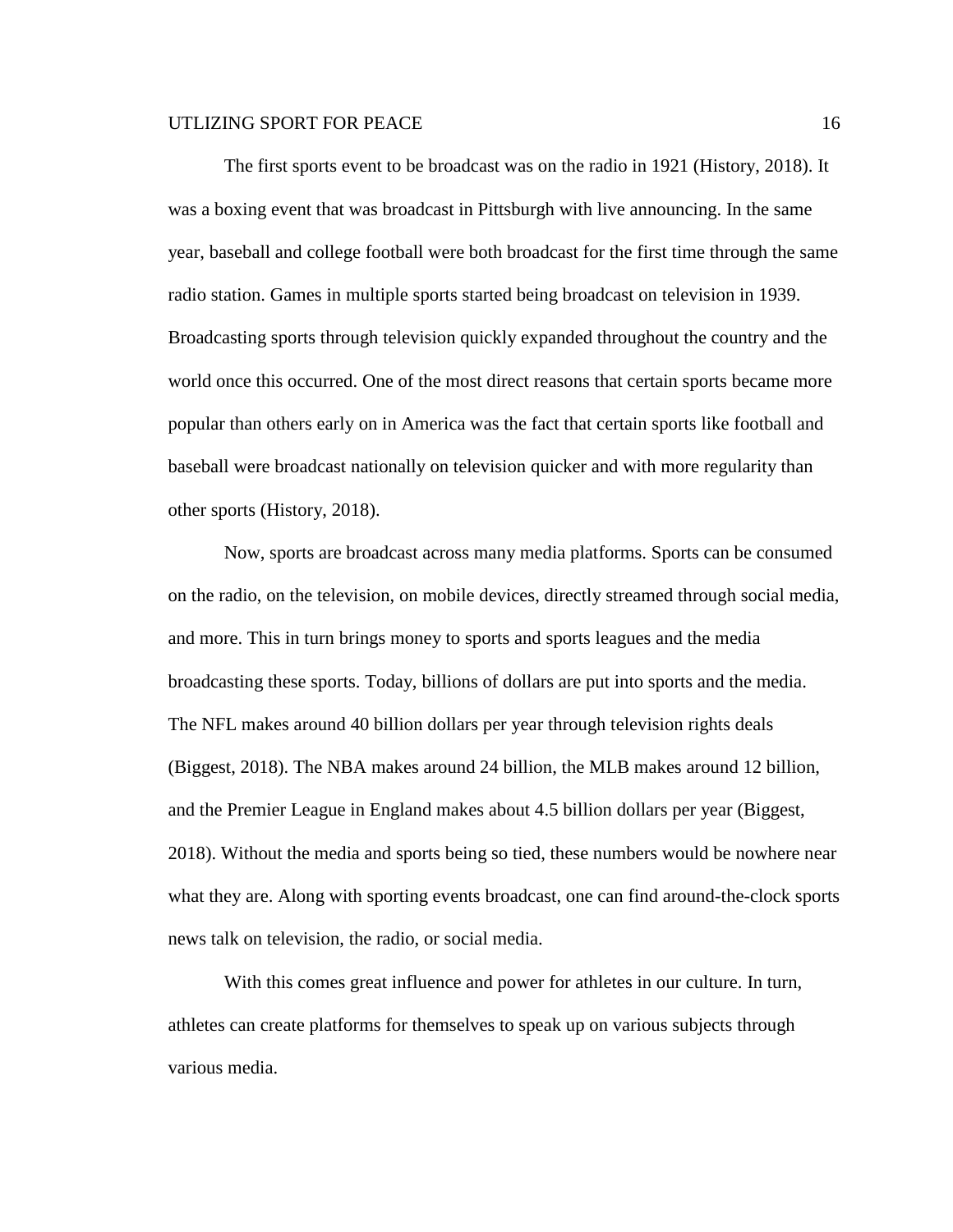LeBron James is an athlete who has taken advantage of the modern media in this way. James has used his platform as one of the best basketball players of all time to speak up for social justice. He makes known his stances on issues and presents solutions through his various uses of media. This past year, James talked about politics and his life and "the challenges that come with being black and a public figure in America" (Sullivan, 2018, para. 4). After this, however, Fox News host Laura Ingraham said that James just needed to 'shut up and dribble' (para. 7). Despite this, James did not stop using his platform and access to media to share what he believes in. In fact, James made a documentary series that aired on television about athletes and the role they plan in culture called "Shut Up and Dribble" (Bieler, 2018, para. 2).

Another example of this is what Didier Drogba did in 2005. Drogba is a soccer player from the Ivory Coast; and in 2005, Ivory Coast qualified for their first World Cup (Soriano, 2017). Drogba was the leader of that team and revered across the country. But at the same time as they qualified for the World Cup, the nation was also in the midst of a civil war (Soriano, 2017). Drogba decided to make the most of his platform that the nation had given him because of his soccer talent. He invited the national television media into the team's locker room once the qualifying game finished. When the entered in, he kneeled with his teammates and pleaded for the country to come together, lay down their weapons, and forgive one another (Soriano, 2017). After this message, the leaders of both sides of the war came together and reached an agreement to end the war (Soriano, 2017). With this, Drogba and his teammates used the influence and power of soccer in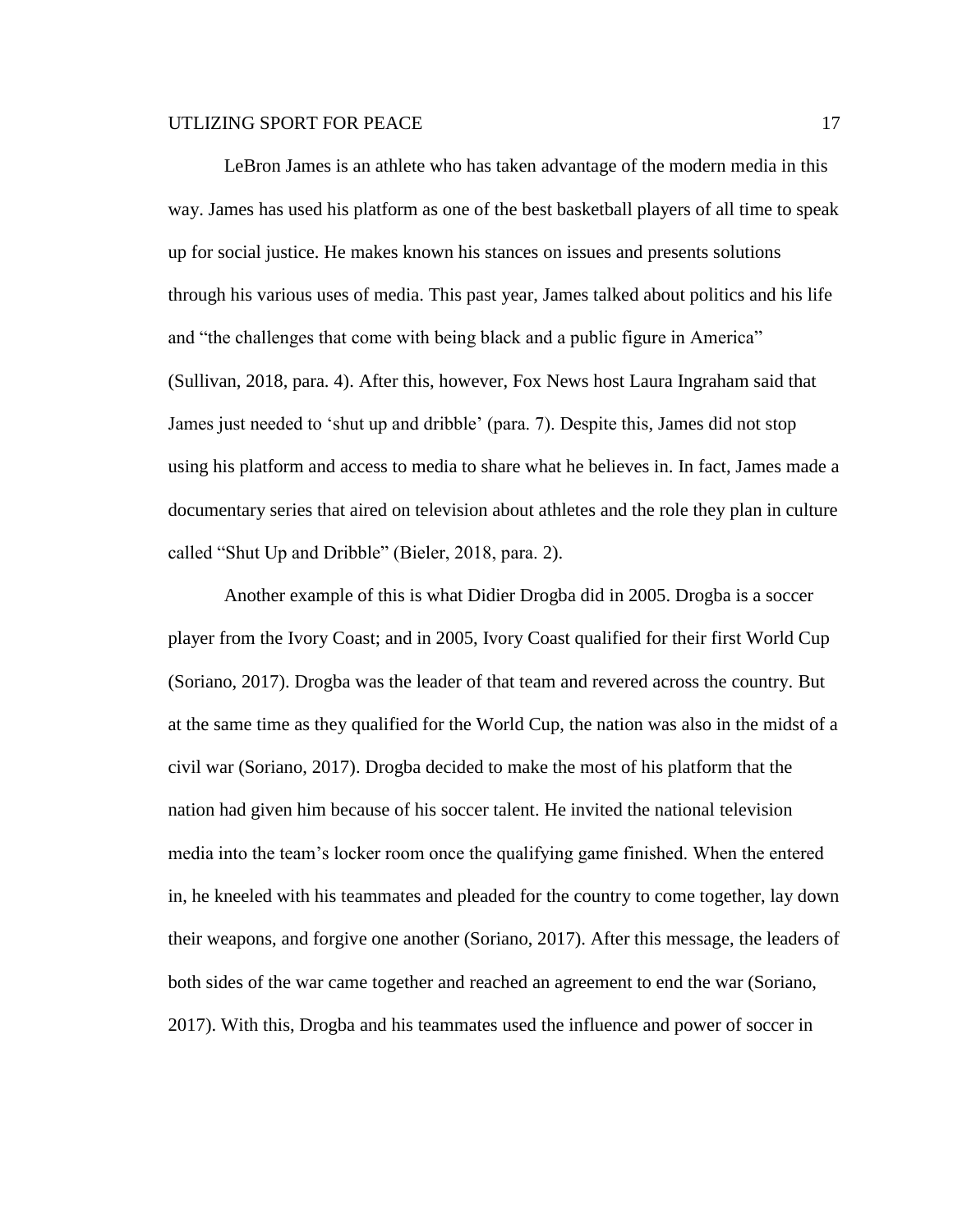their country to unify the nation. When he did this, he changed the path of his whole nation.

## **The Future**

As media and sports both continue to grow, their convergence will continue to increase as well. This will be seen in two primary areas: the opportunities for fans to consume sports media and the opening for the creation of more professional leagues that involve the use of technology. Each one of these areas can be used to bring peace and unity throughout the world.

There will be opportunities for fans to consume any sports media they would like at a time and manner that is convenient for them. One of the most prominent ways this is happening is the streaming deals being made by the world's top sports leagues. While TV rights deals are still the main players in the market, streaming right deals or hybrids of the two are becoming increasingly common and popular. For example, the NFL has made deals with Twitter and Amazon to stream football games on Thursday nights on their platforms (Kafka, 2018). The NBA recently agreed to a deal with Twitter to stream a few games at the end of the 2018 season (Fischer, 2019). The Champions League made a deal with TNT and B/R Live, a streaming service that is an offset of Bleacher Report, to broadcast a few games on TV but most of them through the online streaming service (McMahon, 2017). And most recently, smaller college and professional leagues have made deals to broadcast their events on ESPN+, ESPN's new streaming subscription service.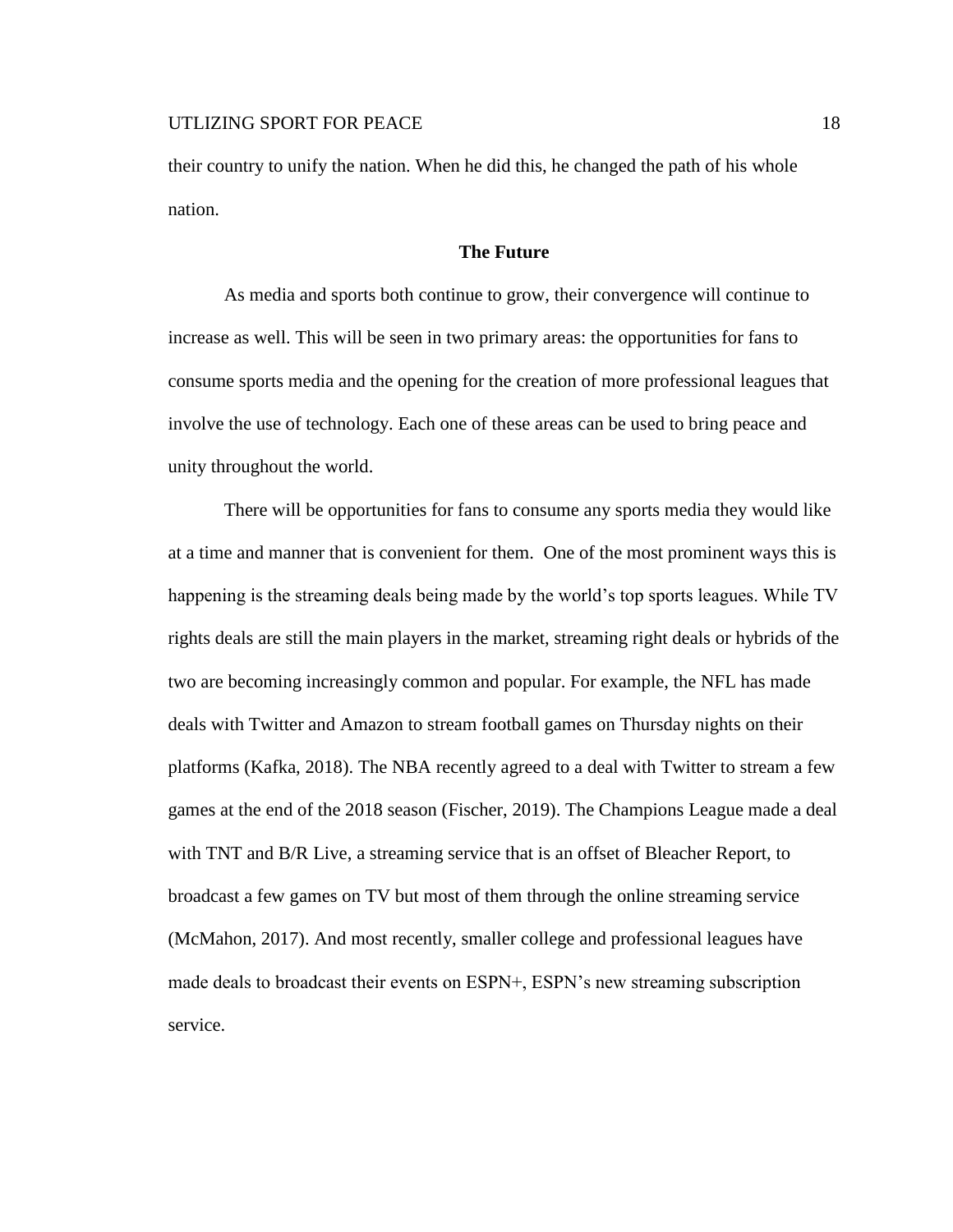The biggest bonus is that these platforms can be accessed anywhere, not just on a TV at home. Viewers have the ability to consume content on their phones, tablets, watches, or whatever else they may prefer. As this grows, more content will be put out through these services.

In addition, apps are being created for almost every single sports team and league. Through these, there is immediate access for all people from across the globe into the happenings of that team or league. Apps like these were not possible until the birth and growth of smart phones in the past decade. These allow people to access content quickly that creates a greater sense of connection. These apps, along with their website counterparts, also allow fans to connect with one another through message boards. Through these, people can chat with one another online either anonymously or not anonymously. Each message board is generally founded around one common theme or team, so that all of the people on it know that they have a common ground with each other. This allows for conversations between these people who may have never met before or never been able to. Yet, because of these message boards, they can relate to one another and become unified together through this form of media. People can plan events together or discuss games that occurred or anything else. They are able to join together in the celebration of victory or the frustration of defeat, but also can help encourage each other to move on to even bigger things in their support of a team.

It is also expected that fan use of virtual reality will see tremendous growth. It is already being experimented with placing fans into some of the closest views of the action. This is being attempted by companies like NextVR and leagues such as the NFL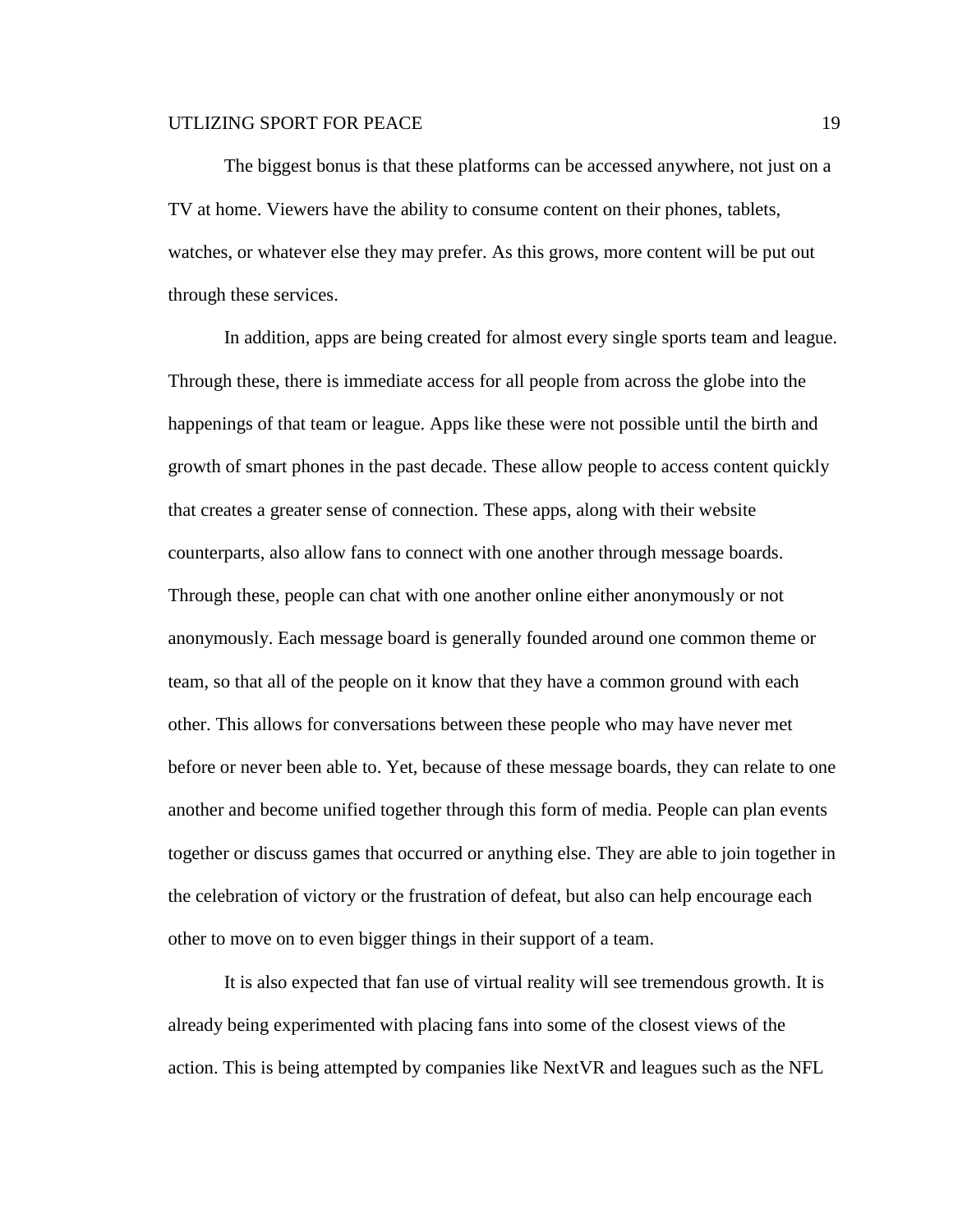and the NBA (Omnivert, 2018). Even greater, a couple of companies are beginning to experiment by placing small cameras on the bodies of players and using those as the viewing point for VR (Omnivert, 2018). Even Verizon tested this out for a select group of people during the 2018 Super Bowl (Prezepiorkowski, 2018).

VR creates a completely realistic environment for people watching from home. Fans will no longer have to feel distant and detached from games by watching on a screen, but they will be able to completely immerse themselves into the programming. And when this is paired with the future ability to connect through video with other fans throughout the globe during a service, the possibilities are endless. Fans could interact with studio analysts directly during shows and be a part of them.

One area that current professional leagues, especially in America, are doing this is through methods of fan voting for things such as their All-Star Games. Fan voting has always been a method leagues have used to allow fans to have interaction and input. It was not long ago that this took place solely through paper ballots in arenas and stadiums. Now, texting, voting online, and tweeting are examples of ways fans can vote for their favorite players. Teams and leagues are using many social media platforms to build connections with fans. One primary outlet for this is Twitter; this can come through posting game results, uploading videos or GIFs, responding to fan questions or comments, or tweeting at other teams and players. Teams also use Instagram and Snapchat to add short video stories to give fans an inside look at games or team operations. Leagues often do many of the same things on a broader scale. These will continue to be of great use for leagues and teams. All of this is done to engage technology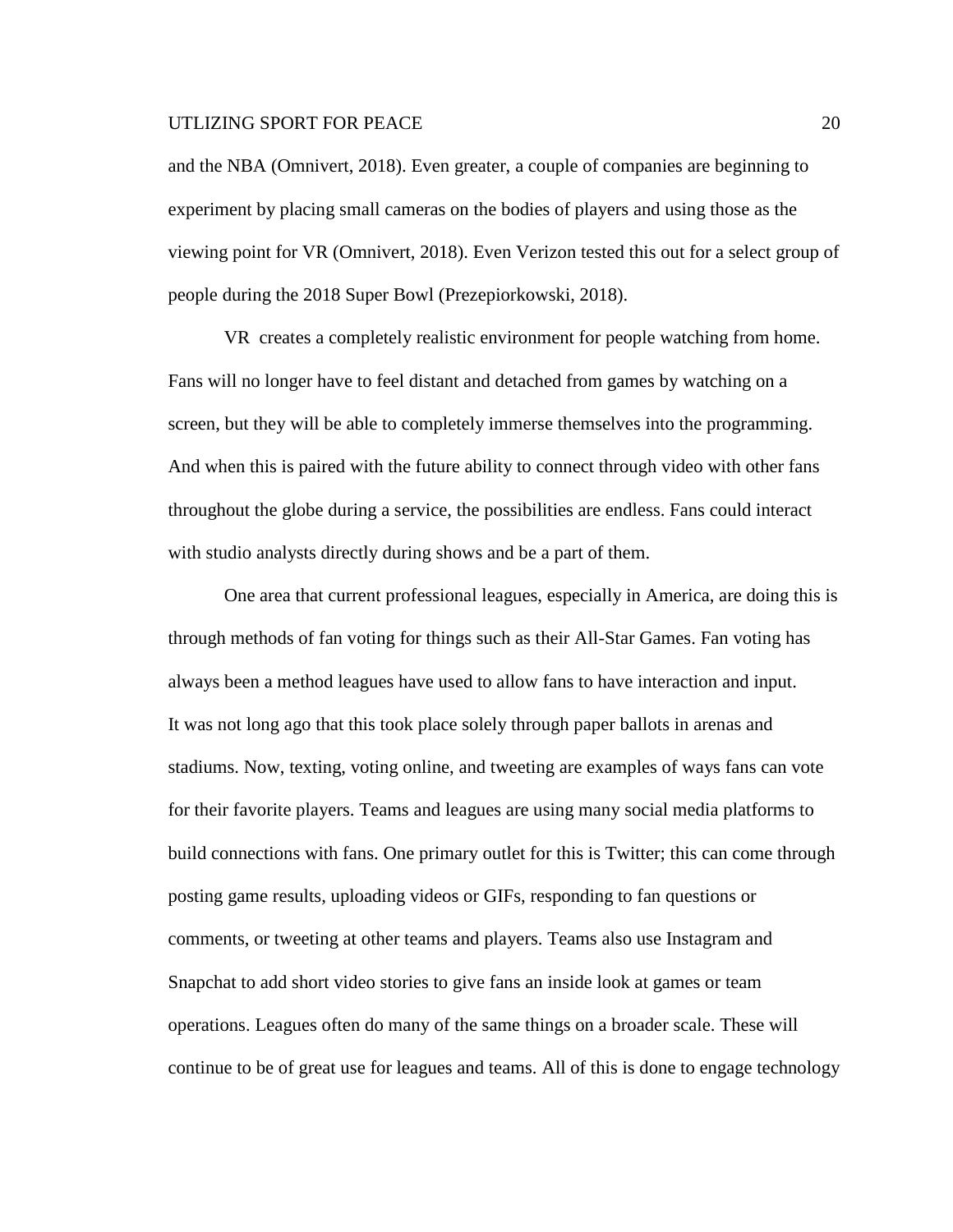and the fans using them. Through all of these methods, the fans gain a closer sense of connection to not only the team, but also to all of the other fans of the team as well. As teams and leagues produce content, people become more and more on the same page thus, they are more unified.

E-sports leagues continue to gain momentum as legitimate professional sports leagues. Brand-new video game leagues being created and current professional sport leagues creating their own e-sports leagues. Leagues are being created for almost any and every video game imaginable. Fortnite, League of Legends, and others all have wellestablished professional leagues now (League of Legends, n.d.). A number of professional soccer leagues have created their own FIFA e-leagues (MLS, 2018). Almost every NBA team now has an e-team that will compete in their basketball e-leagues (NBA, 2017). As these continue to grow in prominence and quality, they will continue to be recognized as legitimate professional sports leagues. This will be another form of sports that people will be able to unite around. The concept of e-sports also then spreads the same ideals of sports, such as peace and unity, to a whole new demographic of people who may not generally be fans of current sports. There are around 380 million people who are considered to be fans of e-sports (Gray, 2018), and many of these people consider themselves to not be a casual fan of most sports. Thus, the world of e-sports will not only bring peace and unity between a whole group of people, but it will also unite them with fans of current sports. Many of these groups of people would not interact with each other otherwise, but they then will be able to because of the connection of sports with e-sports.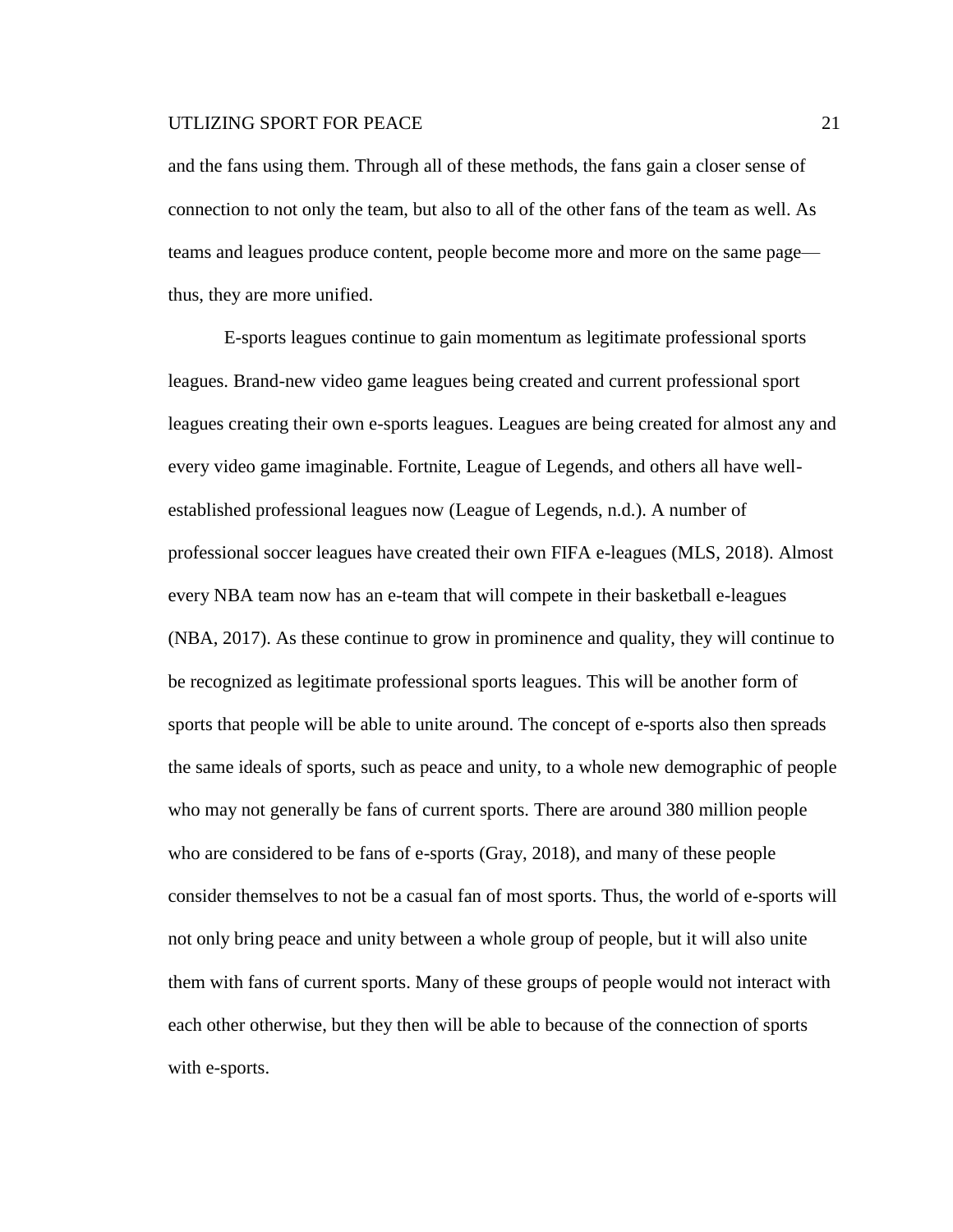E-sports players will also be able to gain more prominence as e-sports continue to grow in popularity. Gamers have been already to earn millions for competing in tournaments, and these numbers will only continue to grow as more revenue comes into e-sports (Gray, 2018). As technology becomes better and e-sports continue to grow, players will have the same amount of influence and popularity in these communities as athletes do in current sports. These players will then be able to use their platform to advance social justice causes or whatever they believe in. In turn, this will allow for the spread and growth of peace in gaming communities. Even the International Olympic Committee is starting to take a look at e-sports (Gray, 2018). If e-sports become a part of the Olympics, this would open up an even bigger opportunity for e-sports to be used as a method of peace and unity.

As they gain notoriety and recognition, the use of sports as a method of unity will connect with a whole new demographic of people. E-sports can be used just in the same way as any other sport across the world, and can connect with people who may not enjoy any other sports. Everything that is currently being done and will be done in the future to utilize sports will be able to be done exactly in the same manner with e-sports. Sports shows will be able to be created based on e-sports, events will continue to be streamed just like regular sporting events, and so on. In addition, there is a much smaller chance of injury in e-sports, a major concern right now throughout the sports world. All in all, esports add a whole new dimension to the sports world. They reach a completely new demographic of people in the world. At the same time, they will be able to provide the same benefits of peace and unity that we have seen in the past century in the sports world.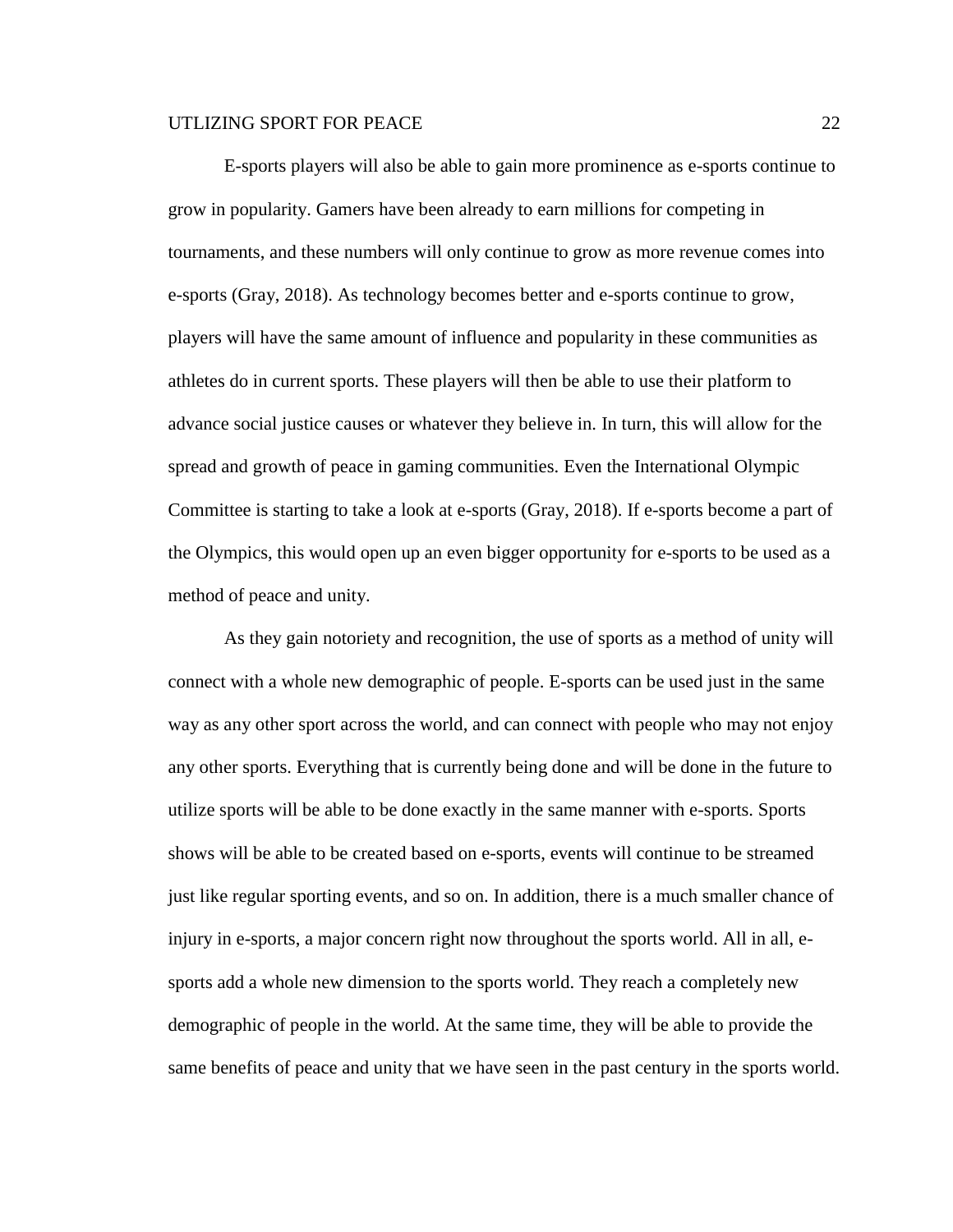50 years from now, there will be stories about countries being united together, countries overcoming civil war, communities overcoming tragedies, and people uniting over players both in the sports world and also through the use of e-sports.

As more content from across the world becomes more accessible to more people across the world, shared experiences will increase. This provides the possibility of greater unity among nations and people groups. People will be able to communicate with fans and teams that they would have no way to communicate with before. These people will be able to then have a connection through this event, team, or player and be unified as they follow them. While they might not physically be together, there will be an emotional connection that sports engenders, making strangers feel like best friends through a common bond.

A reason there is often a sense of tension in society is that people do not have a connection to those that are not like them, and so they do not seek to understand where they may be coming from. New forms of communication through new methods of sports media allow people to grow together and, perhaps, understand people from throughout the world more than they ever have been able to before.

All of this new media and technology clearly creates a plethora of opportunities for people to access information in and out of sports. But not only this, technology and media have connected the world in ways that have never been seen or achieved before. In the past, people were limited by geography and proximity in their ability to quickly communicate with others. If communication was to take place with people across the world, or even just across a nation, it was either impossible or expensive and very slow.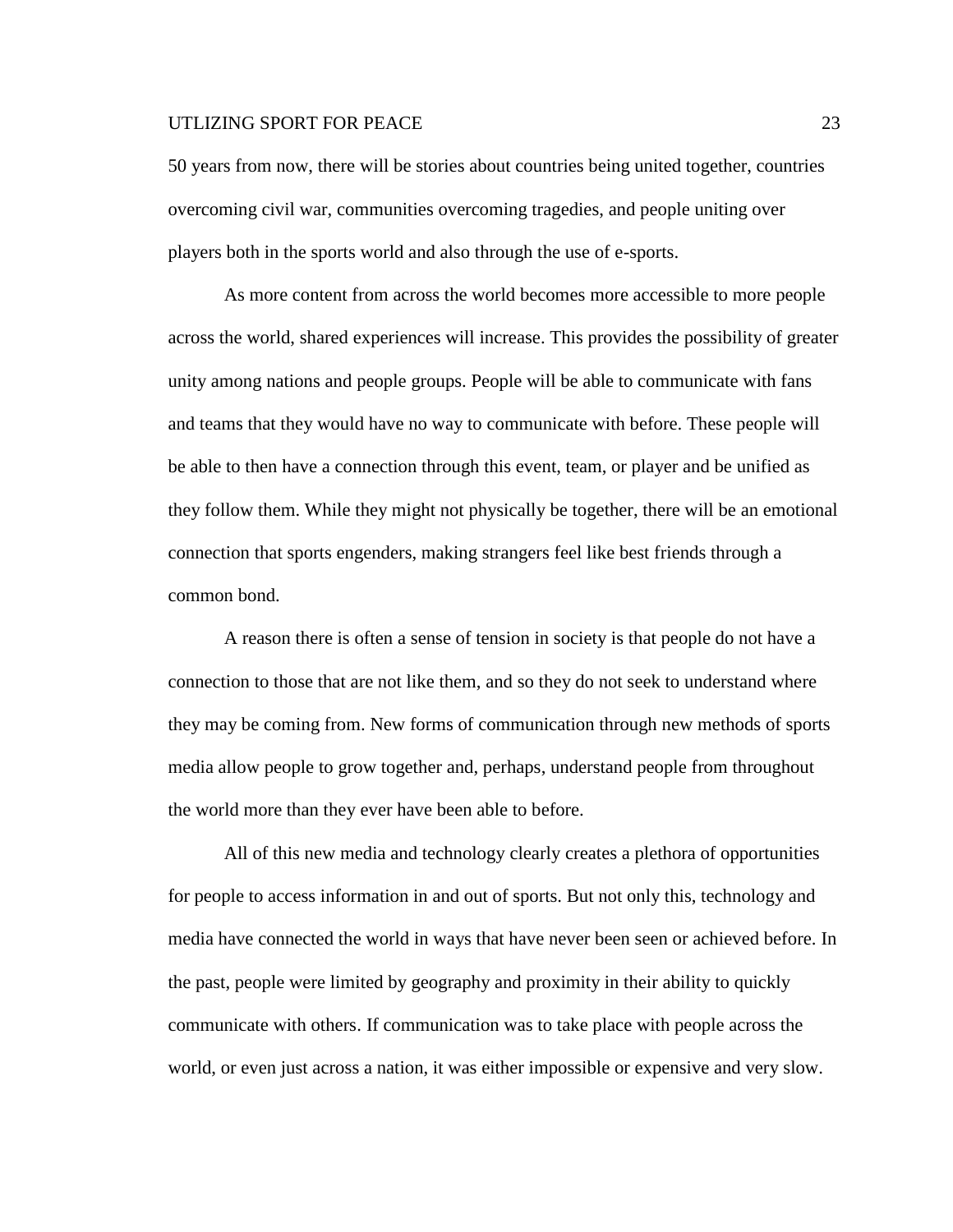Thus, society used to be based very much on the local rather than the global. However, technology is uniting people from around the world and revolutionizing the ways we are connected. Now, people across the world can quickly communicate through phone calls, video calls, texting, and so much more without massive fees being associated with the communication (Bernström, 2013). This has created a feeling of unity among people who had little to no way of being connected before. This could between family members who live in different locations or it could even be between total strangers. Now, people can become friends with people they may have never met before. Ideas and thoughts can be exchanged between people who never would have been able to come into contact with ideas from other parts of the world without technology (Marks and Spencer, 2018). This can be related to political beliefs, religious beliefs, economic beliefs, and even more. Now that the world is connected through technology, and people can learn about each other more and understand one another better, peace is able to expand to even greater levels.

The same can be said about sports and media. As peace in the world continues to grow through the use of technology and media, sports will continue to have that same reach and effect. Sports by themselves inherently are able to be used as a method of peace, but this will only increase as technology bring supporters from across the world closer to each other. Families who follow teams together but are divided by geography are able to re-connect and grow closer bonds because of this new technology. Strangers who support different teams will be able to learn more about the experiences and backgrounds of one another, and will then be able to better relate and find common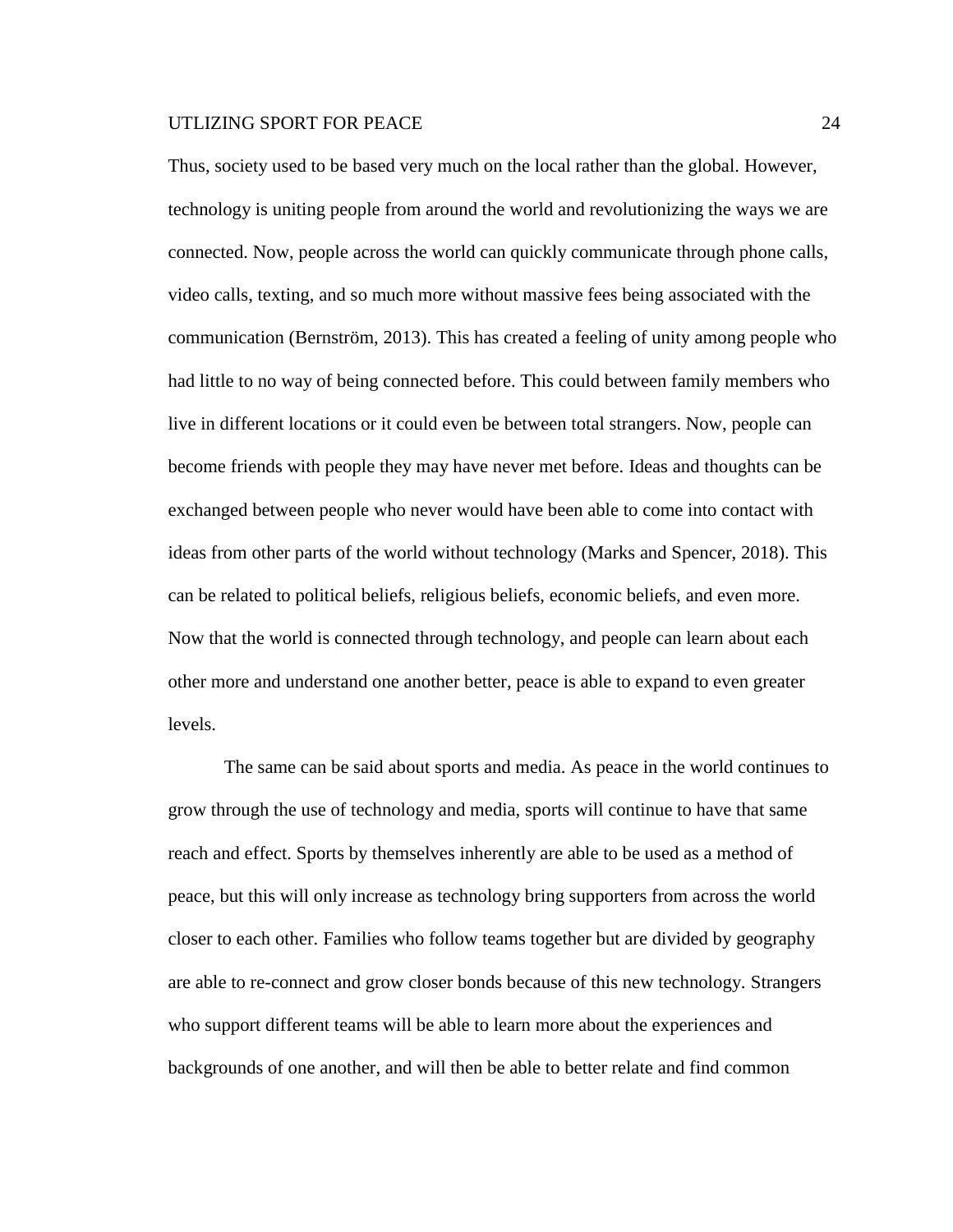ground, no matter who their favorite teams are. Sports have the power to radically create peace and unity through technology and media, even on a greater scale than technology and media are able to do on their own.

#### **Conclusion**

Sports have the power to unify people in ways unlike many other forms of reconciliation. Sports have been used as the stimulus to produce cultural change and to break down the walls of prejudice by normalizing peoples' cultural experience. When no other commonalities are shared between opposing groups of people, sports can be the spark to bring these people together. Sports are "an international language" (Sport, 2003, p. 14). Bonnie DeSimone wrote shortly after 9/11 that "sports are not detached from life. Sports, at their core, are life-affirming" (DeSimone, 2001, para. 12).

Sports reach out to every human in a way that few things can. Sports play into human skill and into human emotion. People are able to see the best in others as they find a common ground through the game they are a part of. Sports provide the "ideal forum for resuming social dialogue and bridging divides" (Sport, 2003, p. 4).

Sports have the power to solve conflicts from wars to minor family disputes. Sports have the power to unify the most-different of people. People from different backgrounds can be united through sports. People of different religions can be united through sports. People of different political beliefs can be united through sports. People who enjoy gaming and people who know nothing about video games can be united through sports. Sports is the international language of diplomacy. It speaks of excellence, accomplishment, overcoming obstacles, and the human desire to be tested.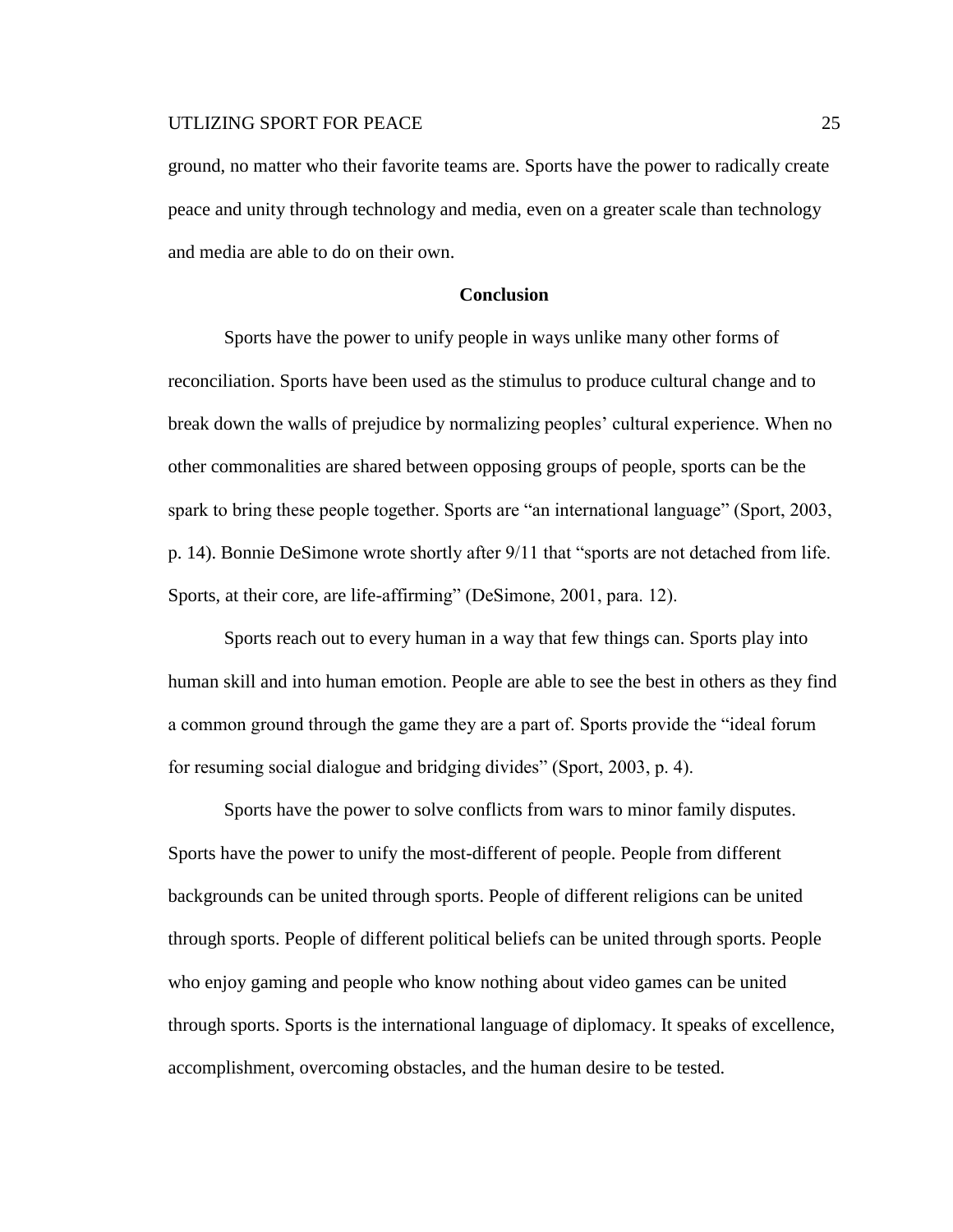Sports is an avenue to bring together people divided by geography, politics, religion, economics or history. It speaks to the human soul, and in doing this it opens the possibility of healing things in humanity that are broken.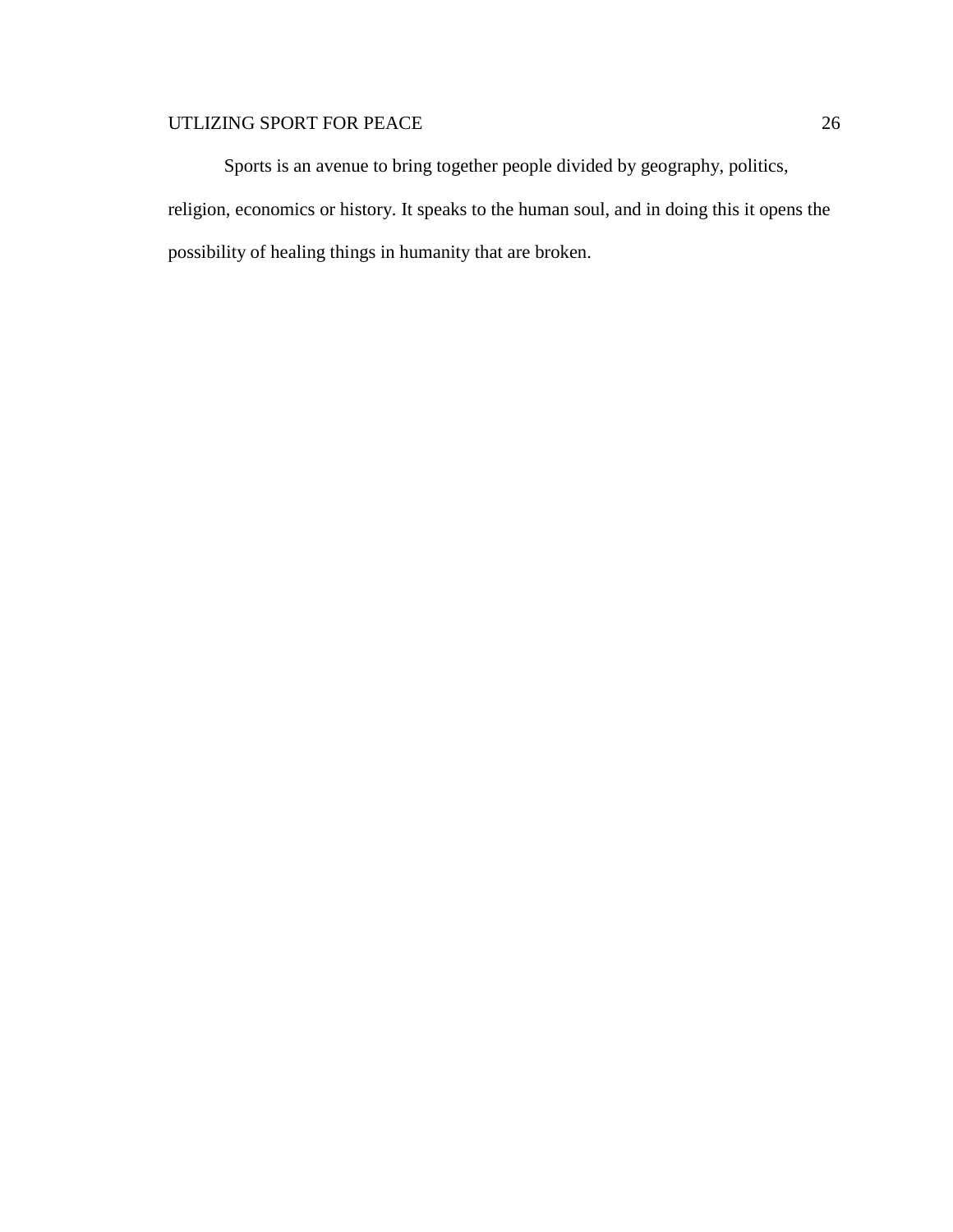#### References

- 120,000. (2016, December 03). 120,000 to attend Chapecoense players' funeral. *The Day After.* Retrieved from http://link.galegroup.com/apps/doc/A472490528/STND?u=vic\_liberty&sid=STN D&xis=65dde27
- 2011 Census. (2011). Liverpool census demographics United Kingdom. (n.d.). Retrieved February 03, 2019, from http://localstats.co.uk/censusdemographics/england/north-west/liverpool
- 2011 Census. (2012, December 17). 2011 Census: population estimates for the United Kingdom, 27 March 2011. Retrieved February 03, 2019, from https://webarchive.nationalarchives.gov.uk/20160108132257/http:/www.ons.gov. uk/ons/dcp171778\_292378.pdf
- Australian Associated Press (2017, October 05). World Cup: 'this is not Assad's team, it's Syria's team'. *The Guardian*. Retrieved February 03, 2019, from www.theguardian.com/football/2017/oct/05/football-this-is-not-assads-team-itssyrias-team
- Barcelona. (2017, August 07). Barcelona pay tribute to Chapecoense in emotional friendly. Retrieved February 03, 2019, from https://www.chicagotribune.com/90minutes/ct-hoy-barcelona-pay-tribute-tochapecoense-in-emotional-friendly-20170807-story.html

Bernström, A. (2013, August 13). How communications technology brings generations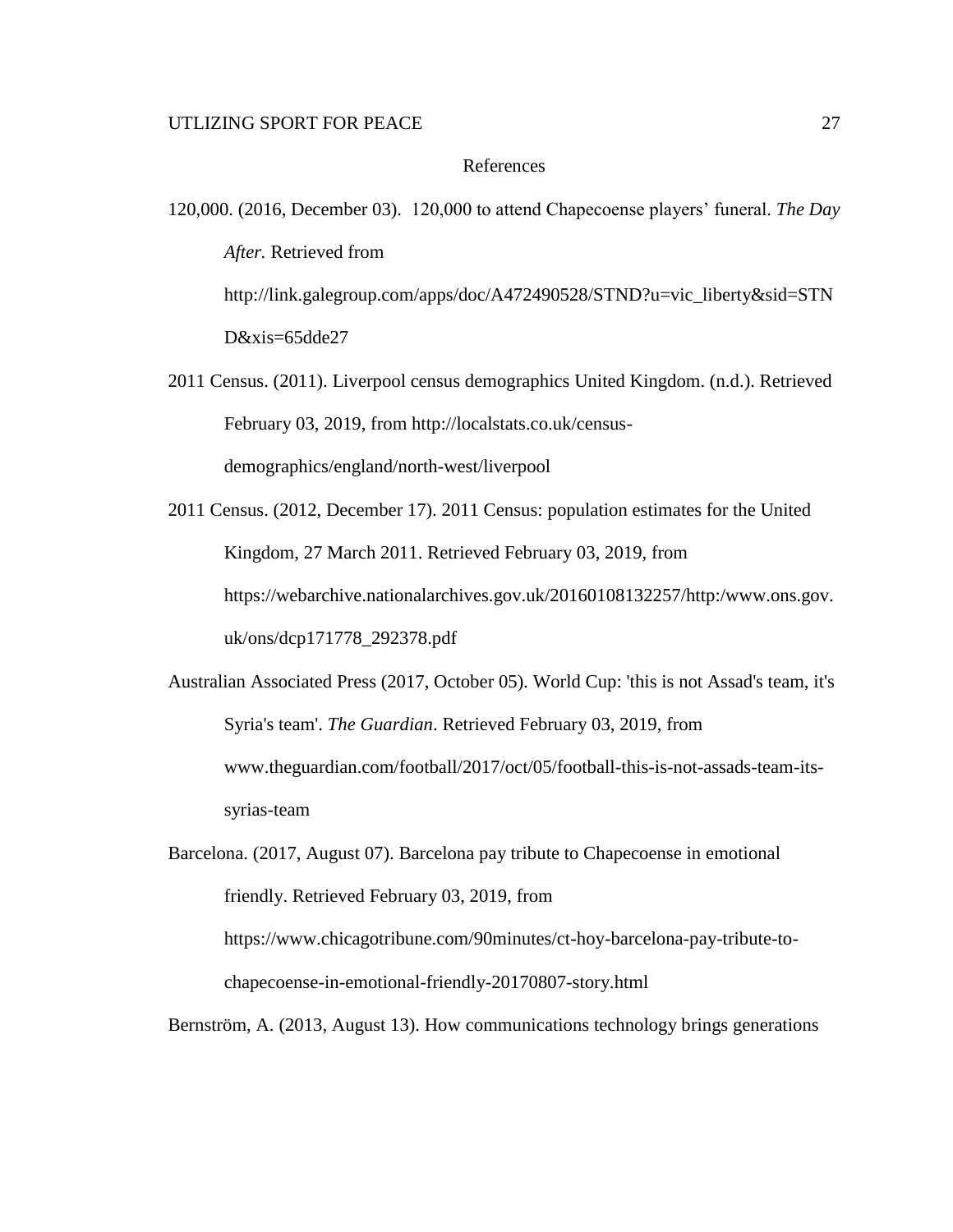together like never before. Retrieved from https://www.huffingtonpost.com/andreas-bernstr/how-communicationstechno\_b\_3435756.html

Bieler, D. (2018, August. 07). LeBron James turns 'shut up and dribble' insult into title of Showtime series. Retrieved February 03, 2019, from www.washingtonpost.com/news/early-lead/wp/2018/08/07/lebron-james-turnsshut-up-and-dribble-insult-into-title-of-showtimeseries/?noredirect=on&utm\_term=.e0f50ca94be2.

- Biggest. (2018, February 14). Biggest TV rights deals in sport. Retrieved February 03, 2019, from Rewww.pledgesports.org/2018/01/biggest-tv-rights-deals-in-sport/.
- Bogage, J. (2018, February 15). Liverpool soccer fans are quite literally singing the praises of a Muslim player. Retrieved February 03, 2019, from https://www.washingtonpost.com/news/early-lead/wp/2018/02/15/liverpoolsoccer-fans-are-quite-literally-singing-the-praises-of-a-muslimplayer/?noredirect=on&utm\_term=.f3d1a462a8d2
- Brazil's Chapecoense. (2016, November 29). Brazil's Chapecoense football team in Colombia plane crash. Retrieved February 03, 2019, from https://www.bbc.com/news/world-latin-america-38140981
- Çelikel, A. (2015). Childhood casualties during Civil War: Syrian experience. *Journal of Forensic and Legal Medicine*, Retrieved from doi:10.1016/j.jflm.2015.04.021.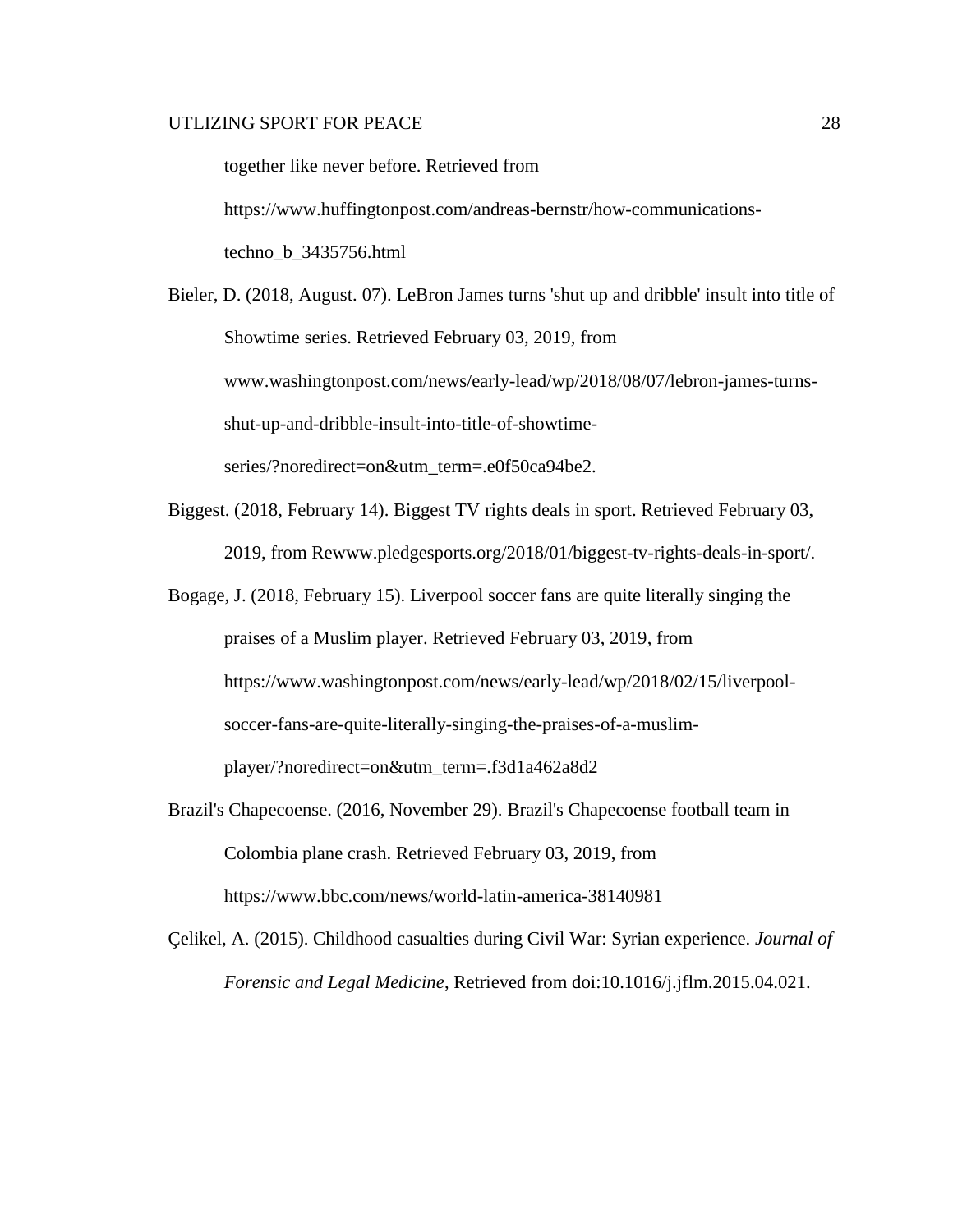- Dash, M. (2011, December 23) The story of the WWI Christmas truce. Retrieved February 03, 2019, from www.smithsonianmag.com/history/the-story-of-the-wwichristmas-truce-11972213/.
- De Aenlle, C. (2015, May 01). World's fairs and their legacies. Retrieved February 03, 2019, from www.nytimes.com/2015/05/04/arts/international/worlds-fairs-andtheir-legacies.html.
- DeSimone, B. (2018, August 28). Finding that proper balance. Retrieved February 03, 2019, from https://www.chicagotribune.com/news/ct-xpm-2001-09-16- 0109160065-story.html
- Fischer, S. (2019, January 10). Twitter's NBA deal gives fans a new way to watch games. Retrieved from https://www.axios.com/twitter-nba-deal-new-way-to-watchgames-2c3bb621-c1b1-41fe-b0dd-fe223ba0fc37.html
- Fleischer, T. (2018, September 10). 9/11 Museum exhibit shows healing power of sports. Retrieved February 03, 2019, from https://abc7ny.com/sports/9-11-museumexhibit-shows-healing-power-of-sports/4203665/
- Garofalo, P. (2018, February 08). The Pyeongchang Olympics might be worth it due to North Korea diplomacy. Retrieved February 03, 2019, from http://link.galegroup.com.ezproxy.liberty.edu/apps/doc/A526899888/ITOF?u=vic \_liberty&sid=ITOF&xid=c3c42161.
- GCSE (n.d.). GCSE bitesize: why did sport and other leisure activities witness so much growth during this period? Retrieved February 03, 2019, from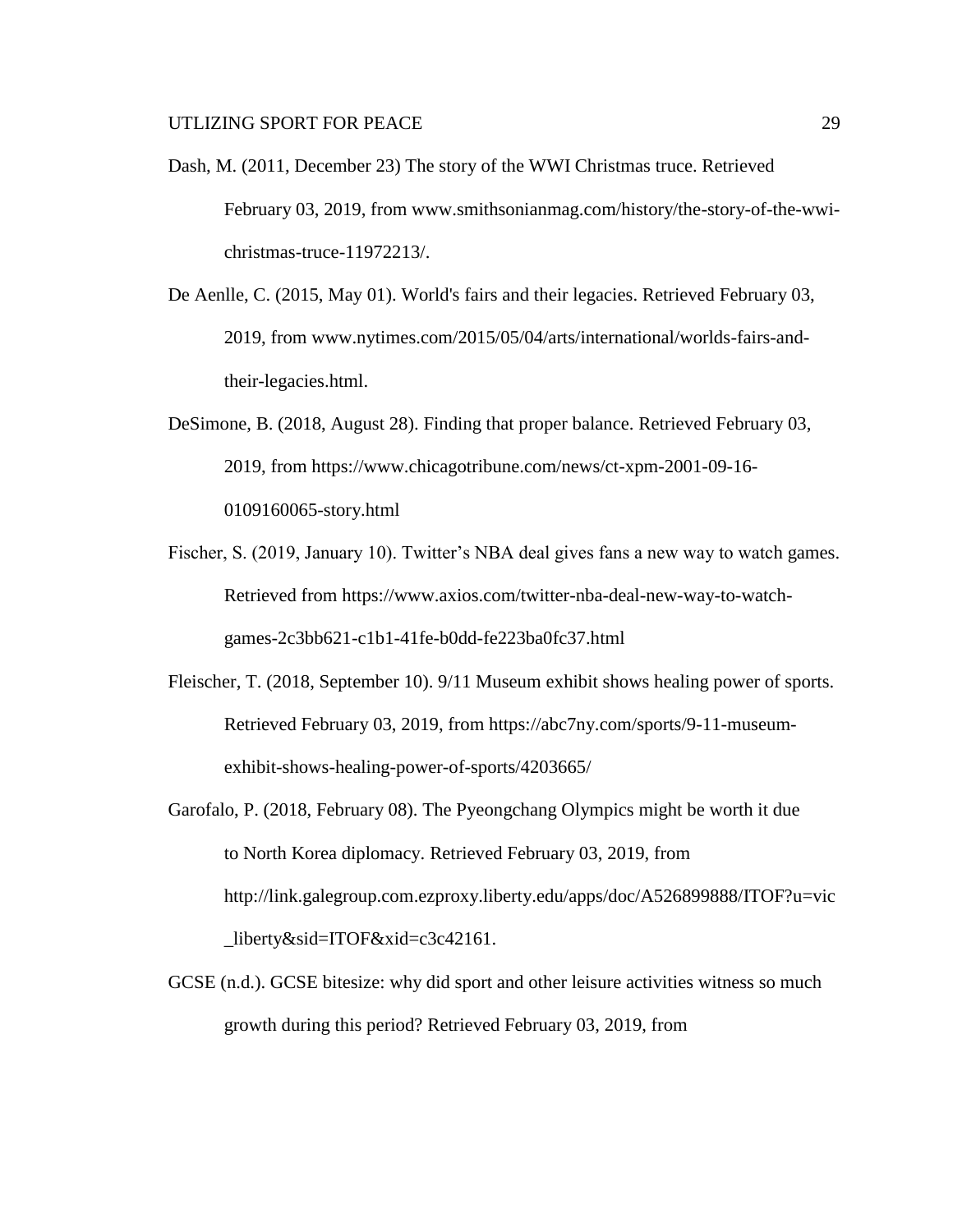www.bbc.co.uk/schools/gcsebitesize/history/tch\_wjec/usa19101929/3culturesocie tychanges5.shtml.

- Graham, C. (2018, April 08). Russia blames Israel for attack on Syrian air base as pressure mounts over gas atrocity. Retrieved February 03, 2019, from www.telegraph.co.uk/news/2018/04/08/dozens-reported-dead-chemical-attackinsyria-us-blames-russia/
- Gray, A. (2018, July 03). The explosive growth of eSports. Retrieved from https://www.weforum.org/agenda/2018/07/the-explosive-growth-of-esports/
- Grief-stricken. (2016, December 05). Grief-stricken Chapecoense awarded Sudamericana title. Retrieved February 03, 2019, from https://www.abc.net.au/news/2016-12- 06/grief-stricken-chapecoense-awarded-sudamericana-title/8095050
- History. (2018, August 08). History & evolution of sports broadcasting. Retrieved February 03, 2019, from www.beonair.com/history-of-sports-broadcasting/.
- Institute. (2018). Global peace index 2018: Measuring peace in a complex world. Retrieved from http://visionofhumanity.org/app/uploads/2018/06/Global-Peace-Index-2018-2.pdf

Islam, S. (2018, June 14). How Mohamed Salah managed the impossible: To unite Egypt. Retrieved February 03, 2019, from https://www.theguardian.com/football/2018/jun/14/mohamed-salah-broughthappiness-and-pride-to-egypt-world-cup-liverpool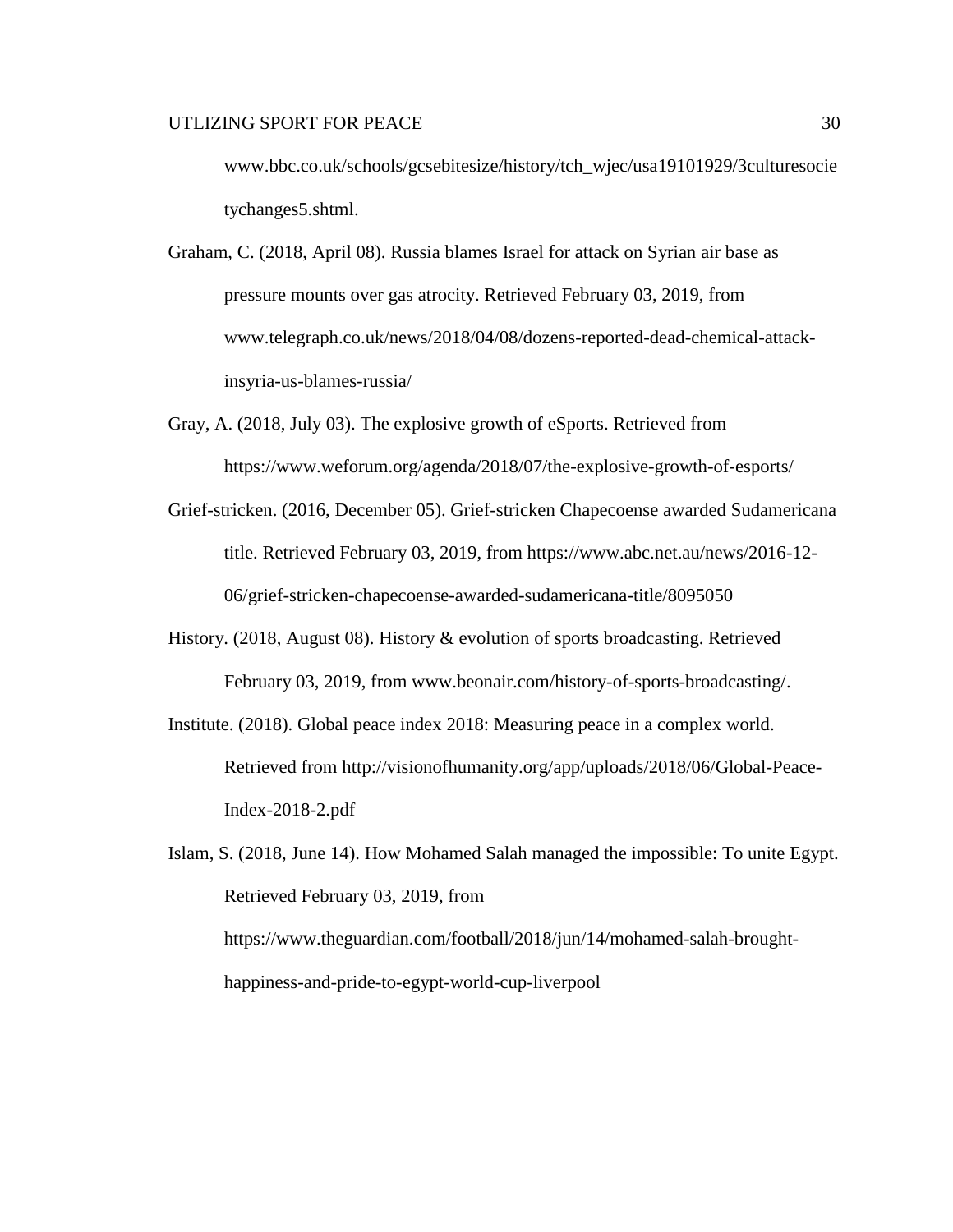- Junod, T. (2018, September 11). A small, good thing after 9/11. Retrieved February 03, 2019, from http://www.espn.com/espn/story/\_/id/24588052/anniversary-9-11 attacks-reminds-us-healing-power-sports
- Kafka, P. (2018, April 26). The NFL is streaming Thursday night games on Amazon again. Retrieved from https://www.recode.net/2018/4/26/17287060/nfl-amazonstreaming-thursday-night-games-new-deal-2018-2019-prime-twitch
- Komatsu, T. (2017, March). Education and peace. Retrieved from http://oxfordre.com/education/view/10.1093/acrefore/9780190264093.001.0001/a crefore-9780190264093-e-68
- Kuper, S. (2015, December 25). Soccer in the trenches: Remembering the WWI Christmas truce. Retrieved February 03, 2019, from www.espn.com/soccer/blog/espn-fc-united/68/post/2191045/christmas-trucesoccer-matches-during-world-war-one
- League of Legends. (n.d.). League of Legends. Retrieved from https://na.leagueoflegends.com/en/news/esports
- Legend (n.d). Legend of the Cincinnati Red Stockings. Retrieved February 03, 2019, from web.archive.org/web/20080724175805/http://www.1869reds.com/history

London. (2012, December). London 2012 Olympic games global broadcast report. Retrieved February 03, 2019, from stillmed.olympic.org/Documents/IOC\_Marketing/Broadcasting/London\_2012\_Gl

obal\_%20Broadcast\_Report.pdf

Marks and Spencer. (2018, November 22). Do new technologies bring us closer together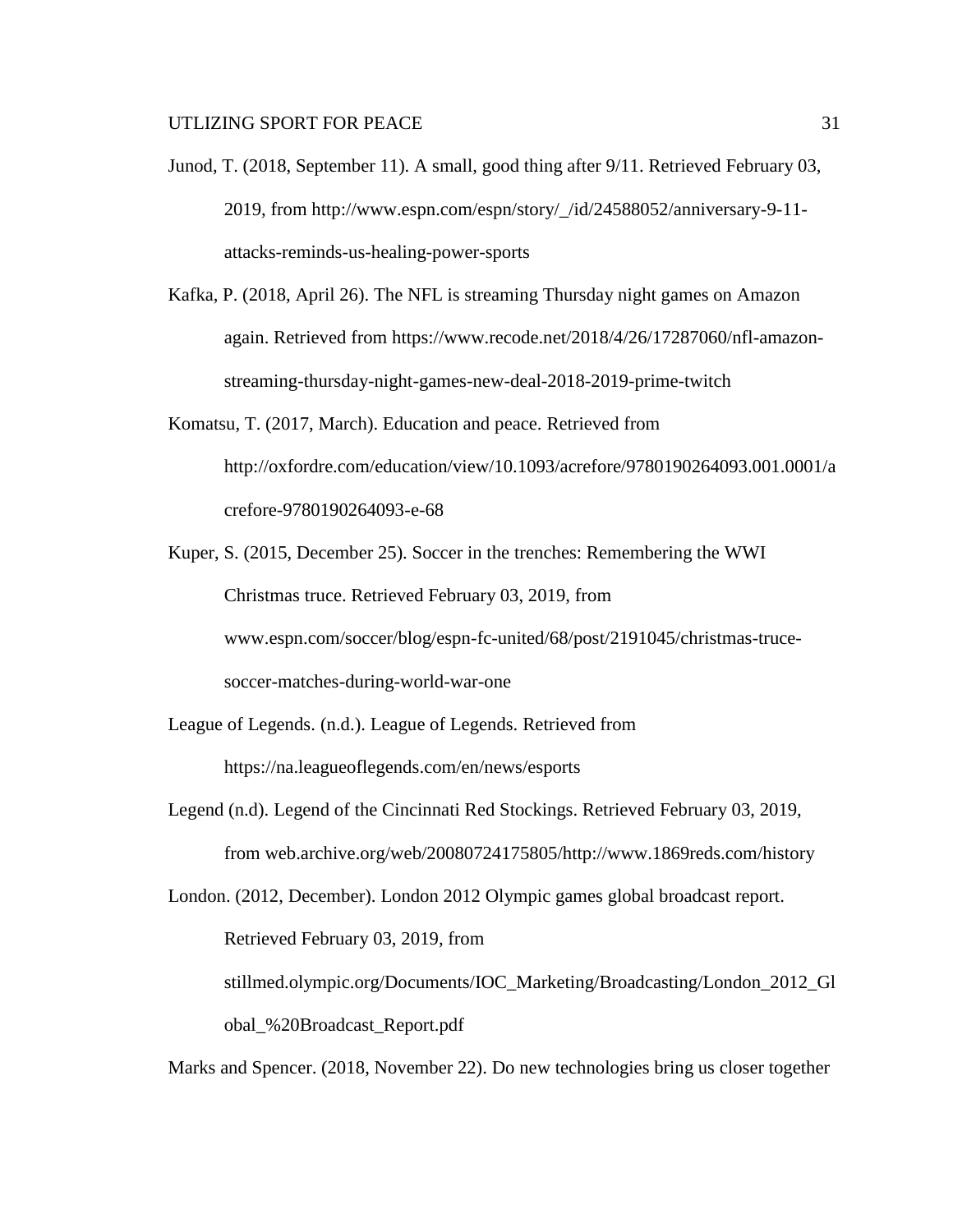or drive us apart? Retrieved from https://thefuturescentre.org/articles/8241/donew-technologies-bring-us-closer-together-or-drive-us-apart

Matthews, J. (2018, December 19). How sports helped us heal after 9/11. Retrieved February 03, 2019, from https://side-out.org/sport-health/sports-helped-heal-911/

McColister, W. (2018, September 10). The role of sports after the September 11 attacks. Retrieved February 03, 2019, from https://www.si.com/moresports/2018/09/10/september-11-sports-exhibit-comeback-season-sports-after-911

McMahon, B. (2017, August 18). Turner Sports acquisition of UEFA Champions League rights means more than just a broadcaster change. Retrieved from https://www.forbes.com/sites/bobbymcmahon/2017/08/18/turner-sports-uefachampions-league-strategy-a-nod-to-the-long-tail/#65a986dd4594

MLS. (2018, January 12). MLS announces eMLS, a new competitive gaming league for EA Sports Fifa 18. Retrieved from https://www.mlssoccer.com/post/2018/01/12/mls-announces-emls-new-

competitive-gaming-league-ea-sports-fifa-18

- NBA. (2017, May 04). 17 NBA teams to take part in inaugural NBA 2K e-sports league in 2018. Retrieved from https://www.nba.com/article/2017/05/04/nba-2k-esportsleague-17-nba-teams-participate-inaugural-season
- Number. (2018). Number of social media users worldwide 2010-2021. Retrieved February 03, 2019, from www.statista.com/statistics/278414/number-ofworldwide-social-network-users/.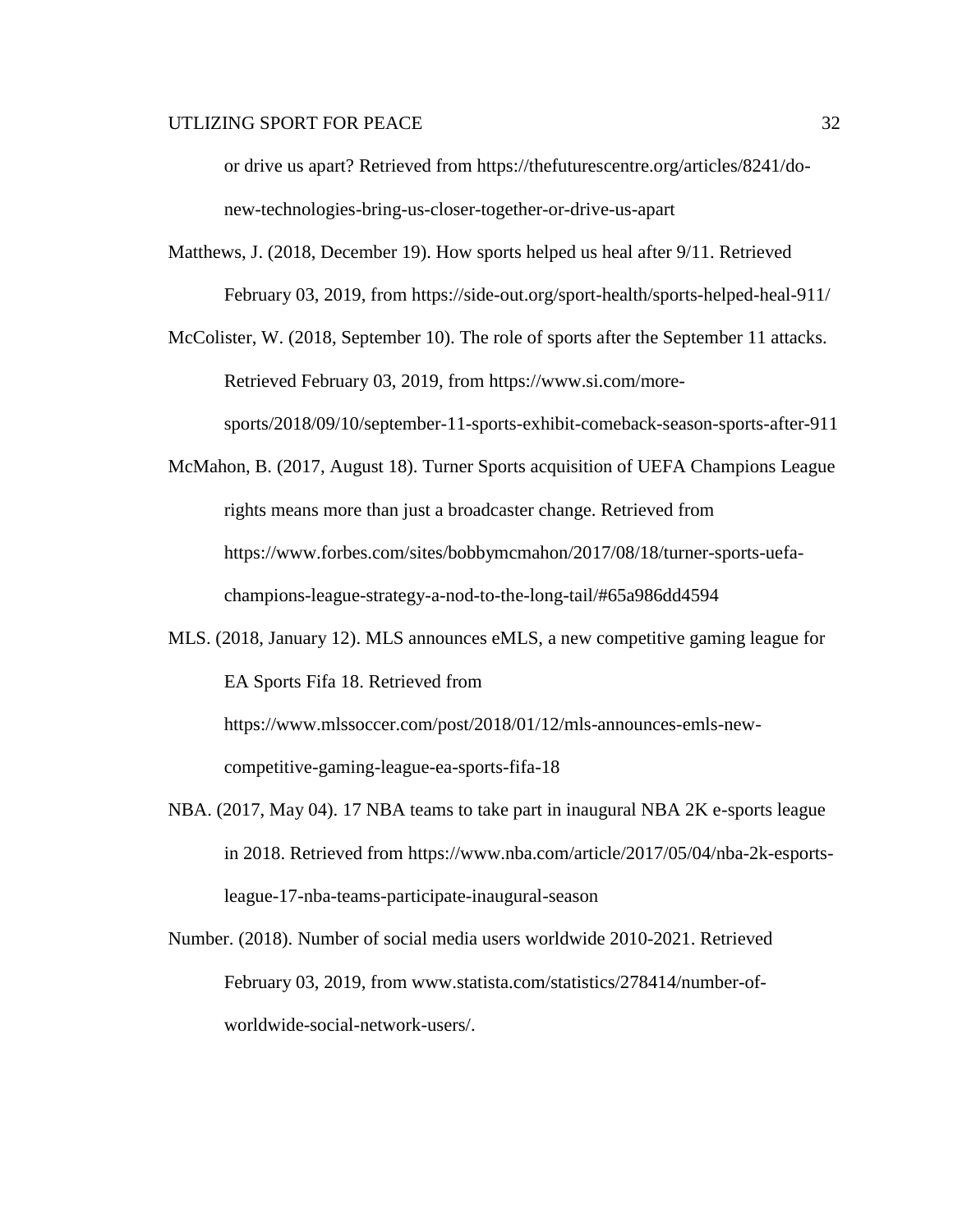- Nydailynews. (2013, December 06). Nelson Mandela used sports to unite racially divided South Africa. Retrieved February 03, 2019, from www.nydailynews.com/sports/more-sports/mandela-sports-unite-racially-dividedsouth-africa-article-1.1539151.
- Omnivert. (2018, April 11). Examples of virtual reality in sports. Retrieved from https://www.omnivirt.com/blog/virtual-reality-sports-examples/
- Oludare, S. (n.d.). Mohamed Salah wins Premier League Golden Boot. Retrieved February 03, 2019, from https://www.goal.com/en/news/mohamed-salah-winspremier-league-golden-boot/1belmy91ix9yp1fcly7c57sm1z
- Przepiorkowski, M. (2018, November 16). VR is leading us into the next generation of sports media. Retrieved from https://venturebeat.com/2018/11/16/vr-is-leadingus-into-the-next-generation-of-sports-media/
- Quinones, N. (2014, July 14). Riot police, fans clash in Argentina after World Cup. Retrieved from https://edition.cnn.com/2014/07/14/sport/football/argentinaworld-cup-celebration-clash/index.html
- Rich, M. (2018, February 09). Olympics open with Koreas marching together, offering hope for peace. Retrieved February 03, 2019, from www.nytimes.com/2018/02/09/world/asia/olympics-opening-ceremony-northkorea.html.
- Roma. (2017, June 22). Roma and Liverpool agree Salah transfer. Retrieved February 03, 2019, from https://www.asroma.com/en/news/2017/6/roma-and-liverpool-agreesalah-transfer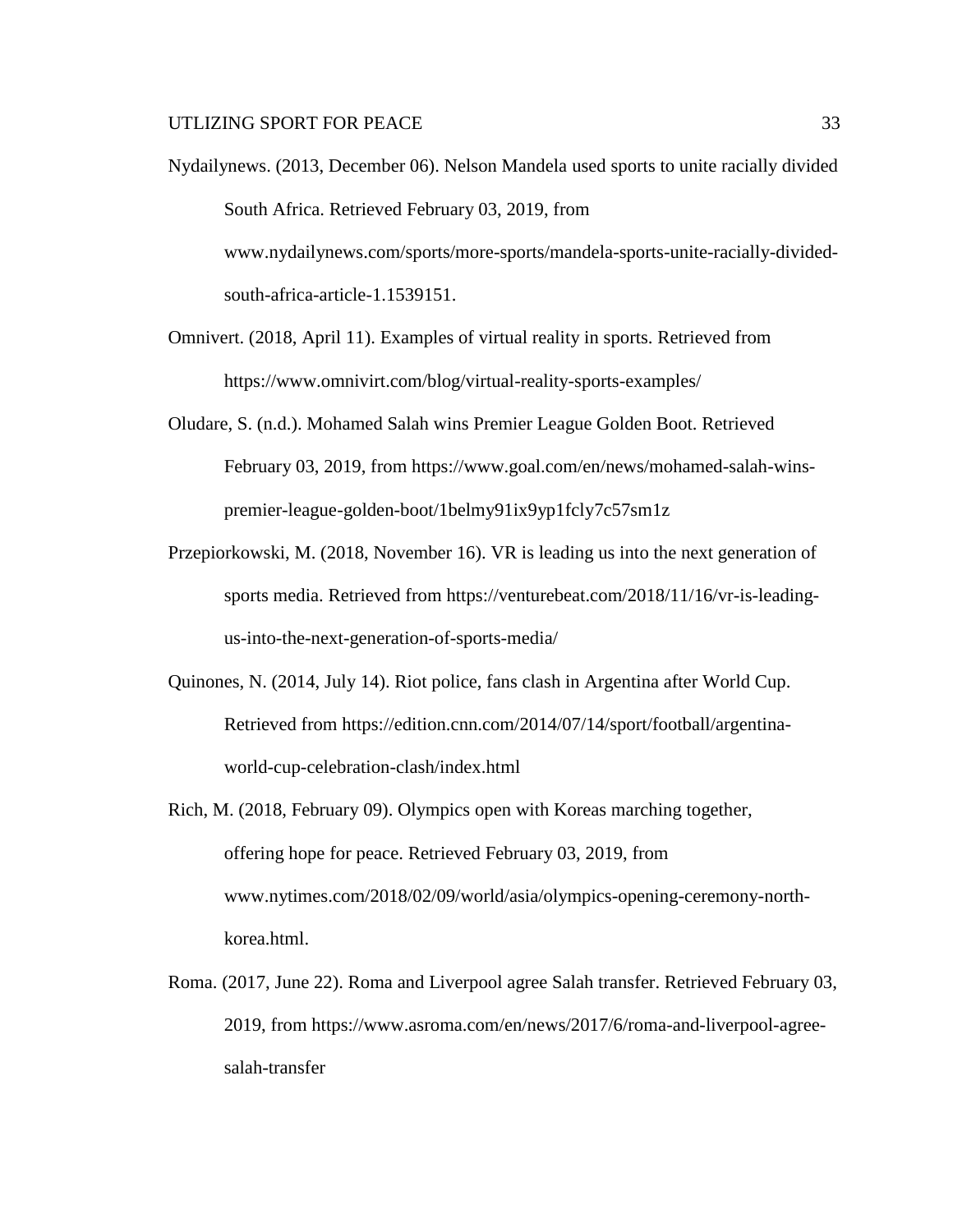September. (2002). September 24, 2001: "Sport commemorates 9/11." *Aethlon, 20*(1), 142. Retrieved from http://ezproxy.liberty.edu/login?url=https://search.proquest.com/docview/147422 5115?accountid=12085

Sherwood, H. (2017, September 04). More than half UK population has no religion, finds survey. Retrieved February 03, 2019, from https://www.theguardian.com/world/2017/sep/04/half-uk-population-has-noreligion-british-social-attitudes-survey

- Smith, A. & Anderson, M. (2018, September 19). Social media use 2018: Demographics and statistics. Retrieved February 03, 2019, from www.pewinternet.org/2018/03/01/social-media-use-in-2018/.
- Soriano, J. (2017, October 24). The power of a ball: How soccer star Didier Drogba ended the Côte D'Ivoire civil war. Retrieved February 03, 2019, from www.stmuhistorymedia.org/the-power-of-a-ball-how-soccer-star-didier-drogbaended-the-cote-divoire-civil-war/.
- Sport. (2003). Sport as a tool for development and peace: Towards achieving the United Nations millennium development goals. Retrieved February 03, 2019, from www.un.org/sport2005/resources/task\_force.pdf.
- Stephens, M. (n.d.). History of television. Retrieved February 03, 2019, from www.nyu.edu/classes/stephens/History%20of%20Television%20page.htm.
- Sullivan, E. (2018, February 19). Laura Ingraham told LeBron James to shut up and dribble; He went to the hoop. Retrieved February 03, 2019, from